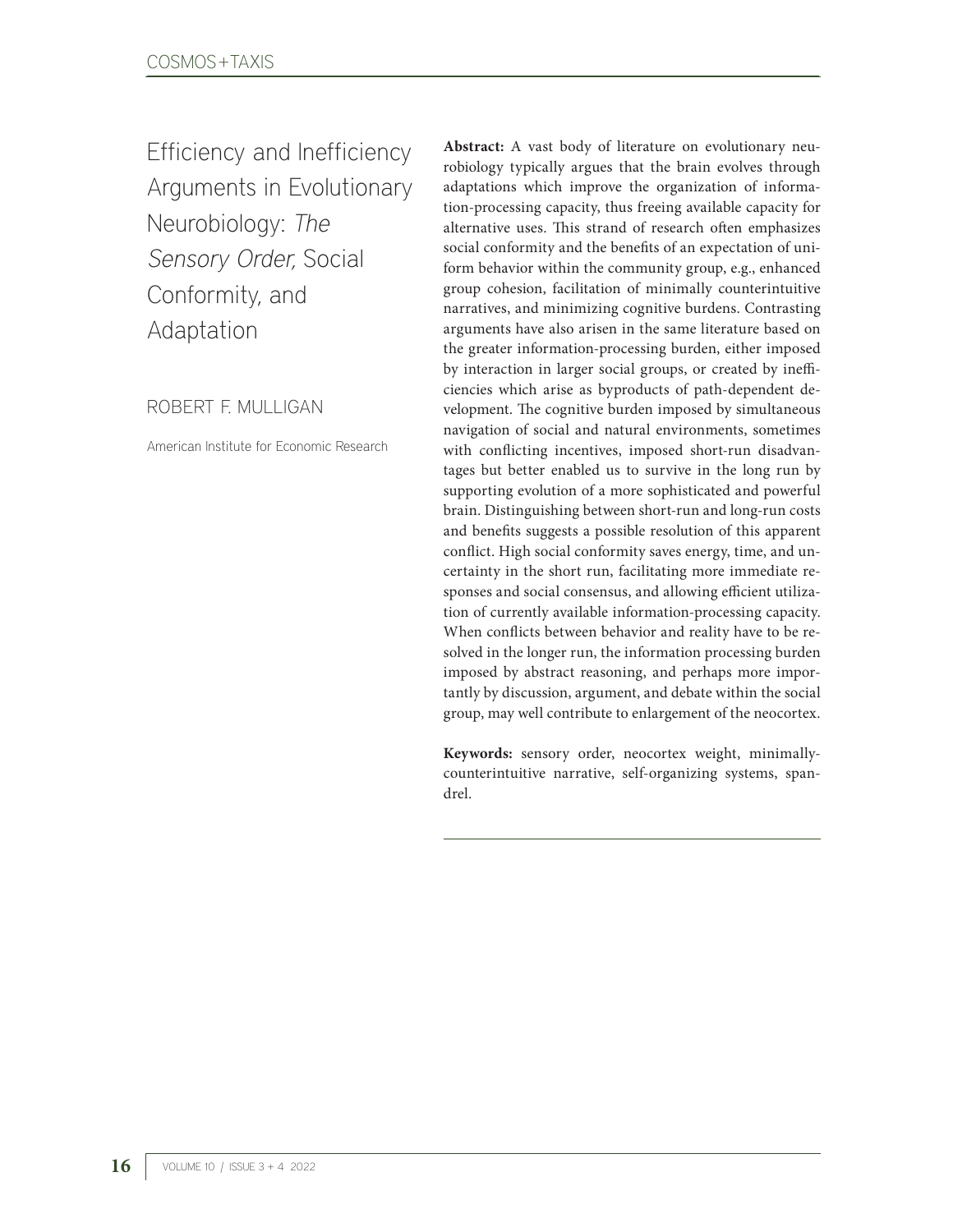## 1. INTRODUCTION

This paper examines the manner in which the emergence of cultural traditions and social norms among our distant ancestors contributed to enhancing their sociability and improved their reproductive and survival opportunities. In Hayek's (1952) construction of the sensory order, the mind constructs, evaluates, and maintains networks of interconnections which evolve over the individual's lifetime. Social interaction relies on common areas of belief and overlapping congruencies among potentially varying subjective beliefs held by individuals. Individuals measure their own belief systems against those of others, as well as against external reality.

Behavioral regularities arise to exploit the available structure of cortical connectivity, which evolves further in accordance with the extent we take advantage of the available level of organization and complexity. Subtle and apparently random local variations in brain structure occur naturally, facilitating particular behavioral rules and institutional arrangements. If a behavior turns out to be advantageous, then the structural adaptations it exploits are passed on throughout the species. For rules and other behavioral regularities to survive, they must first be experimentally adopted by entrepreneurial carriers, and then must enhance their survival and reproductive opportunities.

Hayek suggests the human mind evolved to construct tentative models of external reality. Continual revision of these provisional models constitutes the sensory order and provides a sophisticated, flexible, and yet effectively simple set of classifications for the otherwise unintelligible mass of experience and memory. In Hayek's view, the mind works by organizing sensory impressions into manageable summaries. It does this through categorizing new impressions according to classifications already in place, but also subject to partial reorganization to accommodate new experience. Thus, the sensory order is a naturally occurring, naturally evolved, spontaneous order, which emerged through natural selection to enhance the survival and reproductive opportunities of the organism.

Hayek's insight was that learning implies something beyond the passive recording of information received from the external reality. The brain organizes sensory impulses according to evolving abstract categories learned through experience, and continually reorganizes them. We are thus free to make mistakes, and our recollections can also be mistaken, however since we cannot avoid the consequences of errors, there is always an incentive to correct them. This contrasts sharply with behavioral psychology's atomisticpositivistic conception of the mind, which views memory as a passive tape recorder that unselectively perceives everything, though our access to these memories is flawed and limited, and even more sharply with the radical empirical behaviorism of B. F. Skinner (1953, 1968; Ferster & Skinner 1957), which subordinates the role of the organism to that of the environment (Skinner 1957).

Hayek (1952, pp. 70-73 [3.54-3.62]) describes the emergence of higher-order classificatory schemata or mappings as being limited by the possible permutations of the primary impulses, but efficiency imposes the much lower threshold of physical feasibility, where classification strategies emerge to address the individual's most immediate needs. Conformity, such as that imposed by social norming, lessens the need for higher-order schemata. Experience potentially forces continual revision of the complex of classificatory linkages. These complexes of hypothesized causal linkages constitute the sensory order, a working model of reality which supports our perception, conceptualization, and logical reasoning (Hayek 1952, p. 143).

The remainder of this paper is organized as follows: Section 2. "The Sensory Order," reviews Hayek's theory of the psychology of perception; Section 3. "Efficiency and Inefficiency Arguments in Sociobiological Adaptation," introduces the debate over whether efficiency necessarily confers evolutionary advantages; Section 4. "Efficiency Arguments," discusses why adaptations improving information processing efficiency are generally seen as conferring evolutionary advantage; Section 5. "Inefficiency Arguments," presents the more subtle dissenting view, that less efficient information processing may also be adaptive; Section 6. "Time Horizon and Efficiency Arguments," develops the view that both adaptations may work in parallel over different time scales; and finally, Section 7. "Conclusion," presents concluding comments.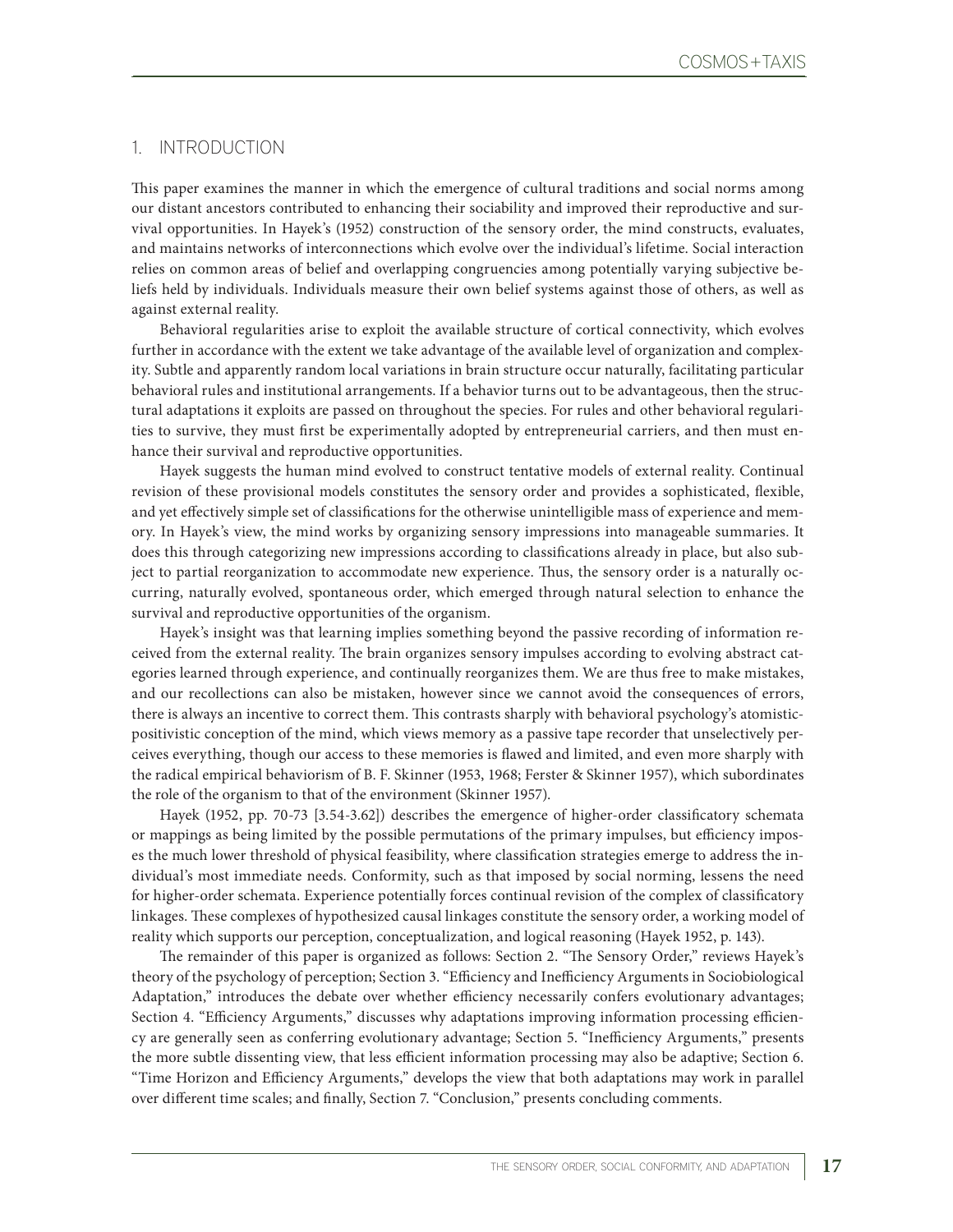# 2. THE SENSORY ORDER

*Perhaps it is too bold a venture for the human mind to speculate about its own nature and origin.* —Ludwig von Mises (1957, p. 97).

In 1919-1920, Hayek produced an outline for a doctoral dissertation in psychology, "Contributions to a Theory of How Consciousness Develops," taking as his subject a speculative theory of perception (D'Amico & Boettke 2010). He set his outline aside for nearly thirty years when he decided to study economics. In returning to his original ideas in the late 1940s, he updated and expanded his theory with extensive references to contemporary and intervening developments in psychology. In *The Sensory Order*, Hayek synthesized those schools of contemporary psychological thought he felt could be applied most fruitfully to explaining human behavior, especially economizing behavior. Nevertheless, Hayek recognized the spontaneous character of markets and the price mechanism, not to mention market organization. The economic significance of the theory of knowledge can be appreciated by contrasting papers strewn at random around a room, a state of noise or chaos, and the same papers organized neatly in filing cabinets (or on computers) and retrievable through a particular, though non-unique, system of organization. Butos (2003) and McQuade and Butos (2005) see the sensory order as an archetypal model of such knowledge-generating orders, including the entrepreneurial activity of generating the market-based knowledge of prices. One key ingredient of knowledge-generating orders including the sensory order, is a necessary reduction in entropy or disorder.

Hayek appreciated the ambition of his research program, and perhaps influenced by the notable lack of critical approval during his lifetime, remained both modest about the extent of his accomplishment and cautious about extending his work on the sensory order. Hayek's subsequent work on spontaneous evolution of the liberal order (Hayek 1960, 1973, 1976, 1979) displays a notable thematic consistency with this seminal early work, in that both address spontaneous order. *The Sensory Order* presents an even more ambitious and original application of spontaneous order doctrine to the field of psychology. In some way this new application was intermediate between traditional applications of spontaneous order to legal, political, and economic theory (by, e.g., such figures of the Scottish enlightenment as David Hume, Adam Ferguson, and Adam Smith, and related thinkers Sir Matthew Hale and Bernard de Mandeville (Ratnapala 2001)), on the one hand, and to biological evolution on the other.

Hayek (1952, p. 77 [3.74]) followed the gestalt school of psychology in rejecting the atomistic conception of sensory qualities. According to gestalt psychology, the importance of sensory data lays less in those purely physical aspects which lend themselves to atomistic thinking, than to the way the organism uses, integrates, and acts on sensory data (Ehrenfels 1890; Wertheimer 1912). The gestalt school called this integrative facility "organization of the field" (Braly 1933; Leeper 1935; Duncker 1939). Hayek reinterpreted this rather vague concept in terms of subjective "causal connections between physiological impulses" (Hayek 1952, p. 77 [3.74]). The impulses might be atomistic in some sense, but our subjective and opportunistic organization of the impulses as a whole, interpreting them in terms of causal connections cannot be. More importantly, this organization must also be tentative—the sensory order is always subject to revision as we experience and integrate new data.

By the early twentieth century, the traditional introspective approach to psychology typified by William James (1890) and Wilhelm Wundt (1910) was being criticized as subjective and non-rigorous by such founders of behaviorism as John B. Watson (1913, 1919). Some behaviorists viewed the stimulus-response as an automatic causal relation (Watson & Rayner 1920; Pavlov 1927), while others emphasized its volitional character (Skinner 1938). Behaviorism imitated the empirical approach of the physical sciences to focus almost exclusively on atomistic-deterministic aspects of psychology which lent themselves to that approach. In contrast, gestalt psychology recognized that insight and intuition could enhance the efficacy and efficiency of the learning process far beyond mere trial-and-error. Tolman and Honzik (1930) were able to demonstrate that rats' ability to learn mazes was enhanced through recollection over time, and this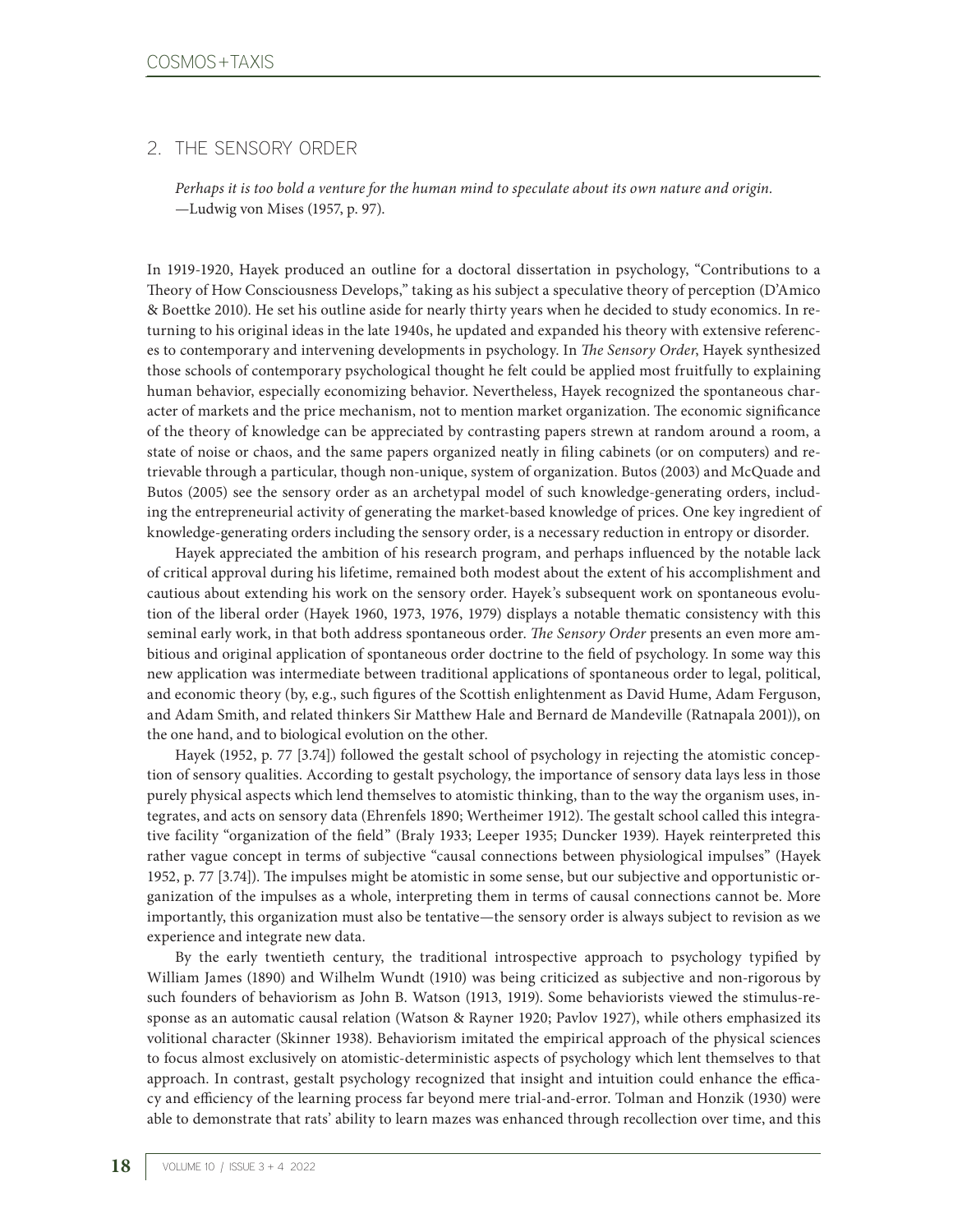enhanced learning could be demonstrated long after their most recent experience with a particular maze configuration. Their study contributed to the belief that recall enhances learning because it reinforces or corrects existing knowledge. It was suggested that the rats constructed an internal conceptual model of the maze, but would not necessarily demonstrate that knowledge objectively until reinforcement was offered. Tolman (1948) later demonstrated that humans construct comparable conceptual mappings, along with Adrian's (1947, pp. 16-18) use of conceptual mappings, results Hayek (1952, pp. 107-118 [517-549]) relied on to build his theory of revisable mappings onto reality. Hayek (1952, pp. 61-64 [3.25-3.34]) starts with the observation that within the brain, neurons serving adjacent sensory receptors are necessarily organized spatially in juxtaposition with the receptors they serve, and therefore with each other. Even viewing the central nervous system as an inactive physical object, Hayek observes its connections are organized for the efficient processing and coordination of information from the receptors, enabling us to form consistent perceptions of experience, coordinating the senses of taste, touch, smell, etc. This explains why we would be confused if we were shown one kind of food, but exposed to the odor or taste which experience has taught us to associate with another. Hayek considers further that an additional level of categorization is imposed by the gross physical need to process the different sensory qualities of sight, taste, hearing, smell, touch, and distinguish among them (Hayek 1952, p. 66 [3.43]). As infants we learn first to distinguish between light and dark, then to identify shapes and colors, then distinguish objects, and finally to understand and distinguish among an unlimited variety of abstract qualities which are properties of the objects we perceive, including size, proximity, temperature, vibration, texture, etc. Depth perception rests on such abstract qualities. Sufficient experience is required before we can imagine, for example, fictional objects which may or may not exist, but at this early stage, cognitive development limits our ability to coordinate sensory inputs and conceptualize actual objects.

The vast majority of sensory impulses are set aside and largely ignored, unless subsequent events focus our attention on particular qualities, or cognitive dissonance triggers recall of something which previously failed to capture our attention (Mayer 1992). Implicitly, the most important category we create is the default one of inessential impulses which fail to merit our attention. Impulses which do receive the attention of the brain's classificatory apparatus are first implicitly classified by timing of reception, the sense engaged (e.g., sight or touch, etc.), and location (fingertip v. toe, near v. far, etc.) Because of the structural organization of the central nervous system, this initial classification is a spatial one, where impulses related through qualities, senses, proximity, etc., are organized spatially through temporary storage on neurons near those receiving the initial inputs, i.e., neurons immediately juxtaposed within the brain to those connected to the sensory receptors. However, this is only the beginning of the classification process. At each stage, the majority of information is judged useless and is discarded, serving to further focus attention on memories which are retained for further processing. Those categorizations of primary impulses are combined and aggregated to form more sophisticated and intricate classification systems, which now apply not to primary impulses, but to broader classes now identified as having some perceptible concrete, or some synthetic, imperceptible abstract characteristics in common. Since Hayek, numerous cognitive psychologists have described similar classificatory structures: e.g., frames (Minsky 1975), schemata (Rumelhart 1975, 1991), and scripts (Schank & Abelson 1975; Abelson 1981).

Bartlett (1932) found memory recall to be a reconstructive activity—we construct selective recreations of the original constellations of sensory impulses. These selectively retained internal models of primary sensory impulses and their complex combinations, both map onto objective reality, and guide our subsequent experience and expectations. Classification is always experimental, tentative, and subject to revision. Rather than dramatic paradigm shifts, a classification schema tends most often to be subsumed into more intricate schemata, rather than discarded entirely. Often, a more effective classification will evolve out of an older, more primitive one, which served the organism's needs well enough at one point, but eventually sufficient new experience emerges to support a more subtle and effective appreciation of reality (Hayek 1952, p. 145 [6.45]). Rizzello (2004) concludes that the sensory order so conditions the learning of new information, that path dependency dominates cognition, decision-making, and institutional change. Clearly, Hayek em-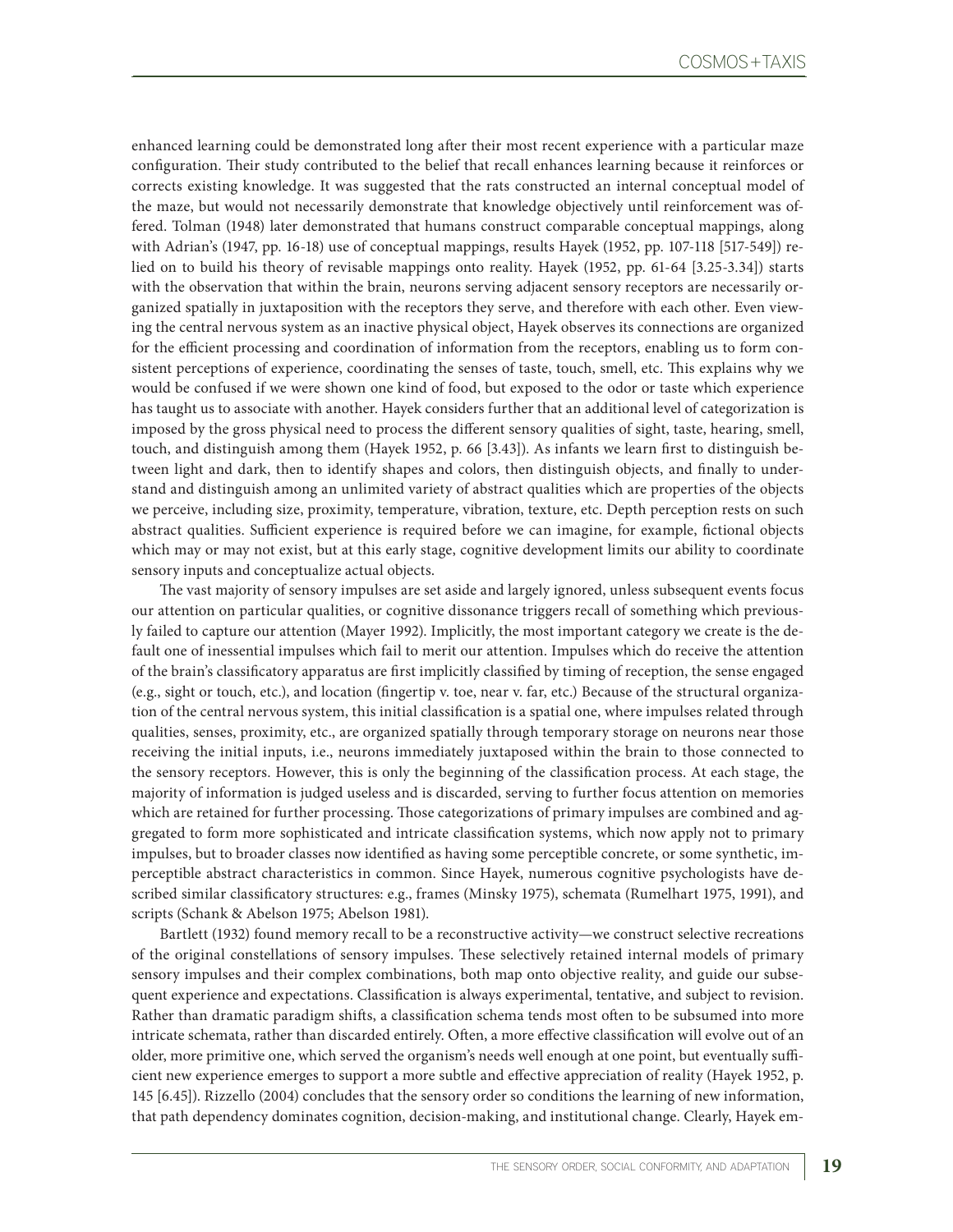phasizes the extent to which the sensory order is developed through building on previously-established associations, but it is also clear that the sensory order can be superseded when sufficient disconfirming sensory evidence or logical dissonance is encountered. Institutional change may be more narrowly bounded by path dependency than an individual's sensory order, due to the complexity imposed by interaction among many cooperative individuals, compared with the organization of one individual's perceptual impulses or even their higher and more abstract classificatory schemata. Some degree of revision and reorganization of the sensory order can occur even in the absence of new experience, through sudden insight, but this always seems to depend on relating past experiences in a new way.

Damasio (1995, 1999, 2003) emphasizes that the central nervous system evolved to be aware of the human body, the external reality, and their interrelationships. Thus, we can imagine responses to an external stimulus before it is applied. In extreme cases, merely thinking about stimuli which can trigger anxiety, can trigger an anxiety response even in the absence of the actual stimuli. For example, imagining a rapid pulse can elevate one's pulse and blood pressure, as can recalling or imagining an embarrassing or dangerous experience. Hayek notes that expectations require some vision or model of causal relationships, that is, a mapping of temporally-ordered impulses onto external reality. The act of revising a course of action to better realize disappointed expectations clearly calls for an ability to model reality and to revise those models in response to new data (Hayek 1952, p. 95 [4.54]). Revising expectations in light of current perceptions constitutes a feedback loop. Educated by experience, the mind forms linkages among both simple sensory data, and complex aggregates of sensory information summarized in concepts used to categorize sensory impulses (Hayek 1952, p. 143 [6.37-6.38]).

Cognitive psychology emerged subsequently (Broadbent 1958; Neisser 1967) in further reaction to the atomistic-reductionist approaches of the dominant behaviorist school of psychology, against which the gestalt school which originally inspired Hayek had been the only major alternative. Along with Hayek, cognitive psychology recognizes that prior belief and understanding are critical for determining behavior in general, as well as determining our approaches to learning in a particular context, and even for how we frame problems for possible solution (Eysenck & Keane 1990; Schallert 1991; Mayer 1992). We adopt patterns of behavior, problem-solving algorithms, and heuristics. Given our level of cognitive development, these are constructed to address the problems we define, which also help determine our approach to defining problems (Piaget 1951, 1953). Cognitive psychologists identify schemata, "hypothesized mental frameworks that give organization to incoming information" (Bruning 1994, p. 8), as the context we use to interpret subsequent experience. As Hayek suggests, the classificatory schema organizing sensory data accommodates the simplest, unassociated, concrete impulses as well as the most abstract, higher-order generalizations. Rumelhart (1991) proposes several features of these classificatory schemata:

- 1) they accommodate a range of information from simple to highly complex;
- 2) they organize information into one or more non-exclusive hierarchical structures;
- 3) they drive our interpretations of experience, and influence how we integrate current experience with memories of past experience; and
- 4) they contain slots or place-holders for the reception of fixed or variable values, which may be qualitative or quantitative, and which may be empty at any point in time.

Each of these features can be found in various forms throughout *The Sensory Order*.

While construction of the sensory order is a problem-driven scientific inquiry which normally proceeds subconsciously, it can also be applied consciously and intentionally (Hayek 1952, pp. 132-136 [6.2- 6.13]), in which instance we are not merely passive recipients of problems, but exercising entrepreneurial awareness in defining new ones. Subjective human intentions focus individual approaches to learning and awareness (Newell & Simon 1972). In Hayek's view, the sensory order we construct in the mind is a spontaneously-evolving order which the organism adapts—for the most part unconsciously—to engage and make use of the experience the organism encounters or is led to seek. The external environment may change, eventually requiring revision of the sensory order, or accumulated experience may lead the organism to re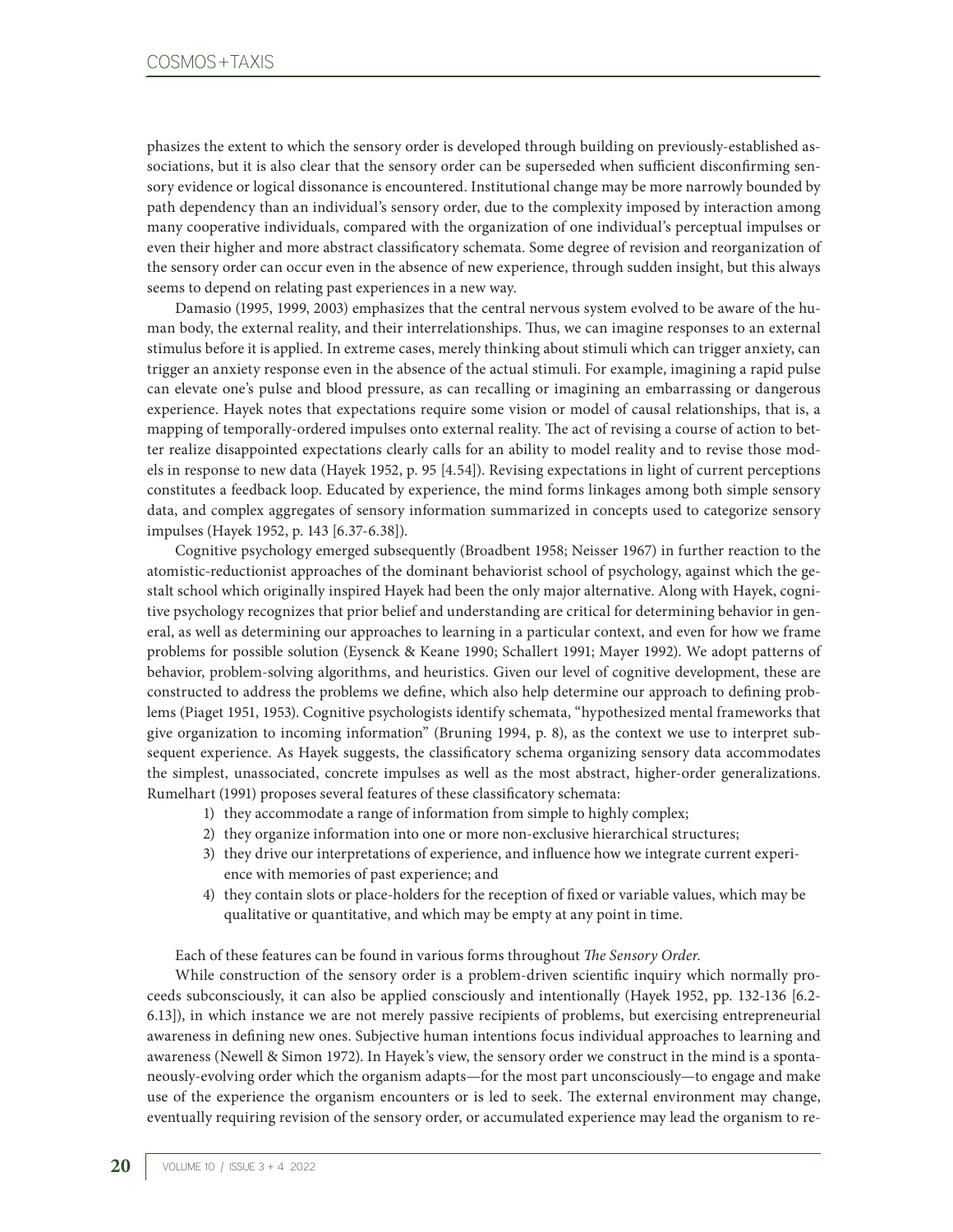vise the sensory order even in the absence of external change. We cannot manage the burden of processing each new sensory impulse as if it were unrelated to others received simultaneously or in the recent past, and we cannot make sense of existence without reference to memory of past experience. Conscious thought is inadequate for receipt of all primary sensory impulses, thus most of the apparatus of perception operates automatically most of the time (Dijksterhuis et al. 2006, p. 1006; Gifford 2007, p. 270). As the organism maintains this sensory order, the order evolves spontaneously in response to the organism's past experience, unconscious choice of classification schemata, and subsequent experience. Our memory is focused by the sensory order, as are our awareness and sensitivity to new impressions.

## 3. EFFICIENCY AND INEFFICIENCY ARGUMENTS IN SOCIOBIOLOGICAL ADAPTATION

*We shouldn't be so discontented all the time.* —Sloan Wilson (1955), *The Man in the Gray Flannel Suit*

Anthropological study of sociobiological adaptation searches for objective benefits which enhanced our ancestors' survival and reproductive opportunities (e.g., Atran 1990, 2002). The extreme contrasting view of Dawkins (2006), Harris (2004), Dennett (2006), and others, is that notable evolved features emerged only as a byproduct of other, actually desirable adaptations, and like the appendix serve no useful purpose. Byproduct theory (Boyer 1994, 2001; Barrett 2004; Bloom 2004) views many emergent features as nonfunctional and potentially inefficient "spandrels" (Gould & Lewontin 1979). Spandrels evolved as a consequence of other, actually beneficial features. A nonfunctional spandrel could potentially be useless in its own right, but also present an efficient medium for, or at least adjunct to, the emergence of an actually beneficial adaptation.

Atran and Norenzayan (2004a, 2004b; Norenzayan & Atran 2004; Norenzayan et al. 2006) present the argument that evolutionary social adaptations were passed down because they enhanced our ancestors' survival opportunities. Their argument is two-pronged: first, emergent features shared by a community allow individuals to rapidly construct "minimally counterintuitive narratives" to explain observed phenomenon and respond as a group; and second, communal activities increase the degree of group cohesion, which in turn facilitates social cooperation (Edney 1981). In addition, though not emphasized by Atran and Norenzayan, communal activities also allow for specialization and division of labor, permitting a highly sophisticated social organization while relying on simple individual tasks.

It becomes inevitable to consider cultural manifestations as evolutionary adaptations as soon as we realize that not all are equally adaptive, that is, not all offer the same increased survival and reproductive opportunities. However, the argument made by Atran and Nourenzayan is largely independent of varying cultural norms, which differed as much across social groups in primitive times as today. In the absence of cultural norming, our ancestors would have faced the far greater burden of constructing individual and holistic explanations and responses to their environment on very short notice. One requires a sophisticated knowledge of natural science before this individual strategy could even begin to work, and in primitive times the risks in the short term were too great, e.g., of being devoured by predators, killed by other humans, or merely dying of exposure. Furthermore, in many cases community acceptance of one among several competing hypotheses might be inevitable, but often could not occur rapidly. Atran-Nourenzayan "minimally counterintuitive narratives" suggested by the community's social tradition benefited individuals directly in facilitating immediate responses in a forbidding environment, and served to coordinate the community's reaction as well, while economizing on energy, time, and resources. This allowed social groups to respond quickly, and facilitated acceptance of psychologically satisfying explanations stemming from established cultural traditions.

Iannaccone & Makowsky (2007) conducted simulations which demonstrated beneficial clustering of homogeneous religious groups allows for faster population growth because it lowers transaction costs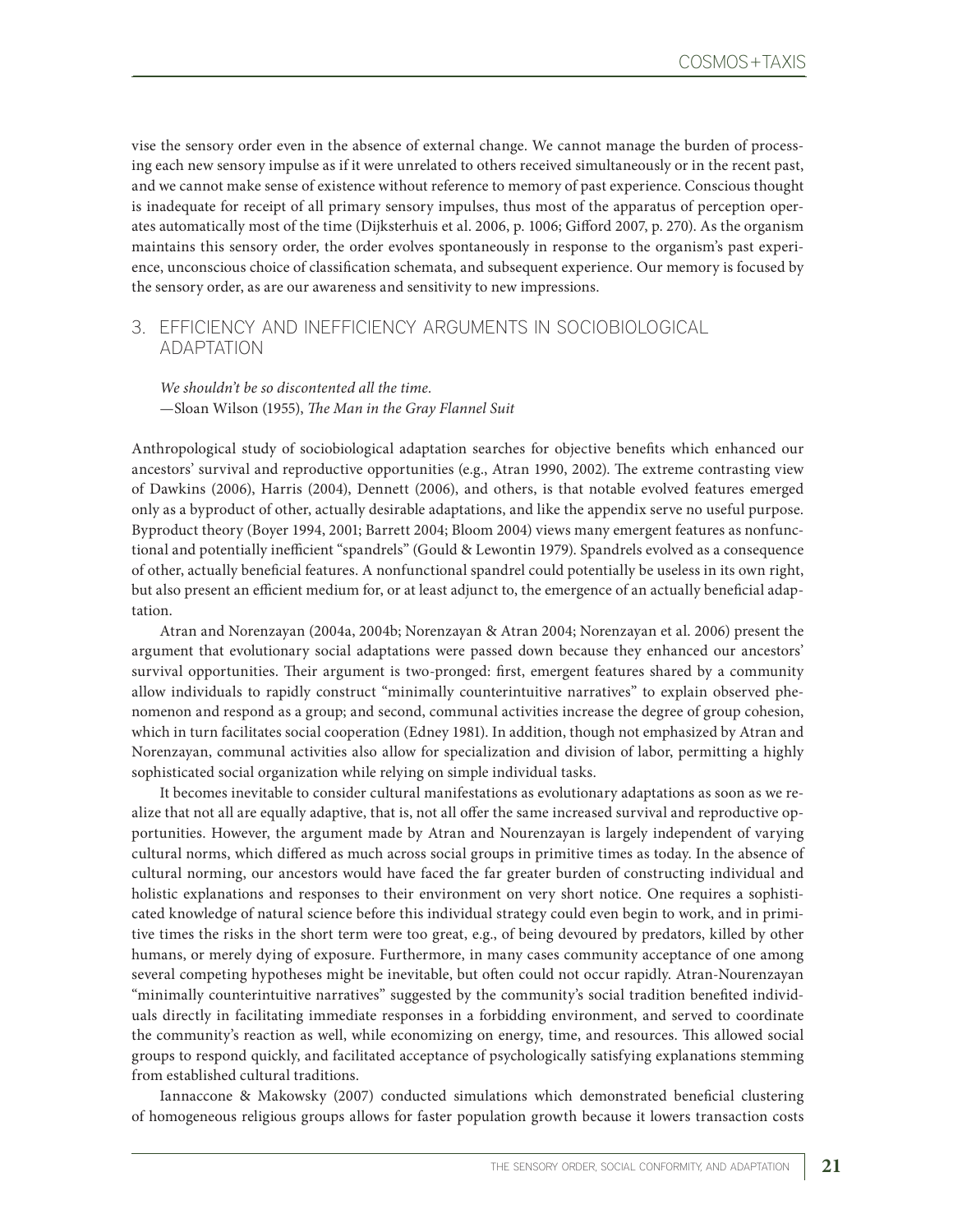among individuals with similar moral standards and expectations of acceptable behavior. Interaction with different communities imposes higher transaction costs because both parties do not share a common cultural tradition, and may have drastically different ethical standards and behavioral patterns. One faces less uncertainty about the experience, behavior, and expectations of social partners from within the group, because of shared practices and norms. The information burden prevents some interactions, and makes others more costly.

However, successfully overcoming inefficiency is also adaptive. Greater diversity allows us to expand our range of activities and makes the division of labor possible. Furthermore, inefficiencies cannot be overcome if they are never permitted to arise. The underlying tension may be as simple as the observation that a level of complexity arises through a series of successful adaptations, where the complexity constitutes a non-functional spandrel, but the very existence of this newly-generated complexity or inefficiency forces the selection of a more powerful brain. Certainly toleration and diversity help select for larger, more adaptive brains, while conformity contributes to efficiency, which maximizes the adaptive advantage which can be achieved with a given level of organizational sophistication.

In certain regards, this tension may be only apparent. Efficiency and conformity allow primitive societies to grow over time and increase in sophistication, to the point where inefficiency, diversity, and toleration become both necessary and beneficial. Division of labor is very limited in social animals other than man, and tends to focus on differentiated sex roles. Among bees, wasps, and ants, workers are unspecialized and undifferentiated sterile females. The queen establishes the colony and breeding males or drones are otherwise unproductive. Among ants the males die before the colony is established, and among bees, breeding males continuously fertilize the queen, and are driven out after they become old and sterile. In lion prides, the lionesses both hunt and rear the cubs, and the male lions seemingly contribute no labor, though they will join the females in repelling outsiders. Both genders of wolves hunt in packs. Humans seem to anthropomorphize social animals—to the extent both genders are protective of the young, we admire their behavior, though we sometimes fail to emulate it.

The economic division of labor becomes increasingly beneficial as society increases in sophistication, but relies on toleration of differences. Entrepreneurial planning must be tolerated for civilization to flourish. Lowering time preference, increasing time horizon, and adopting roundabout production methods, cannot occur unless entrepreneurs are free to act on their own vision, regardless of the judgment or expectations ossified in social norms.

## 4. EFFICIENCY ARGUMENTS: EVOLUTIONARY BENEFITS OF MINIMALLY INCONSISTENT NARRATIVES

*Nature makes nothing in vain.* —Aristotle, *Politics;* Darwin (1859), *Origin of the Species*

One of the more common arguments in evolutionary neurobiology is that the brain evolves through adaptations which improve or exploit efficient organization of information-processing capacity, freeing brain capacity for alternative uses. The more efficiently we use available processing capacity, the more capacity we have available for additional activities. Social conformity is one institutional adaptation which improves efficient processing for individuals. The expectation of uniform behavior in the community group frees individuals from having to confront the possibility of unexpected outcomes. Group cohesion and the ability to marshal common action will be high when everyone shares the same norms and expectations. When everyone thinks and acts alike, it becomes a simple matter for individuals to coordinate their activities. Even in our highly pluralistic society, we typically observe great discomfort in response to those whose values or premises differ sufficiently.

In terms of Hayek's sensory order, this kind of beneficial efficiency would require minimizing the number and complexity of mappings in the brain, frequent consolidation of existing mappings in response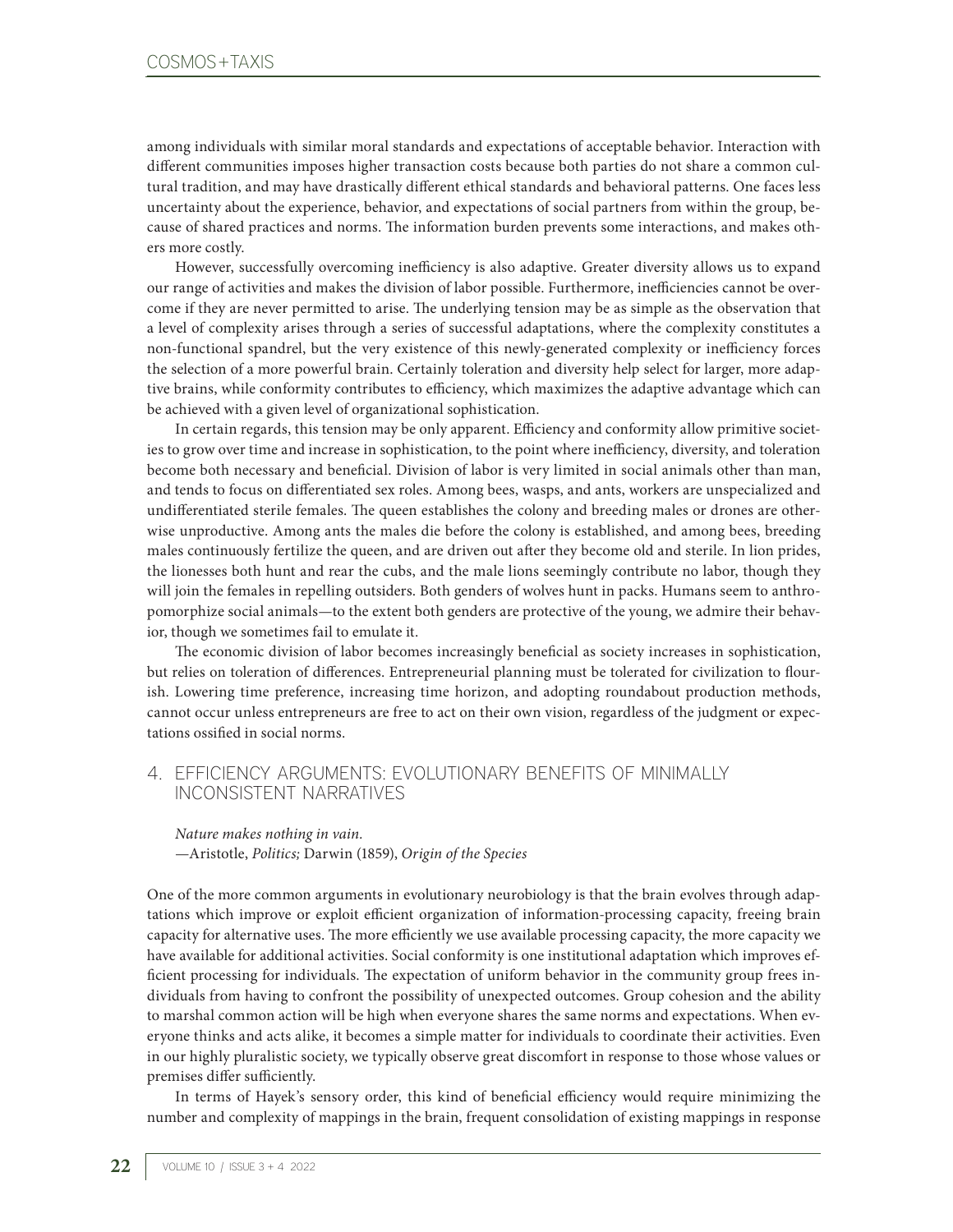to additional experience, and a strong positive external benefit from social norming that lowers individuals' cognitive burden. The organism learns advantageous classifications of sensory data through experience, and it is the mapping of the simplest internal subjective model onto the external reality which is the essence of an efficient classificatory process. The sensory order enlists a highly selective, finite model, to explain, categorize, and respond to, the inexhaustible manifold of the external world.

Maintaining the sensory order is less an intentional activity, especially as it relates to processing concrete perceptions, than a side-effect of its own operation. Nevertheless, it allows us to adapt to reality by enhancing the individual's experience and survival opportunities. Empirical studies of learning demonstrate that the context of information and prior knowledge influence the way and extent it is learned (Pichert & Anderson 1977), and generally, the more sophisticated understanding and experience an individual possesses in a given field, the easier that individual finds it to articulate and solve problems in that area (Chi, Glaser & Farr 1988). This applies not only to the content of prior knowledge, but how it is organized by the individual. Hayek recognizes the subjective models of the sensory order are continually tested against both the external reality and the subjective beliefs of others revealed through social intercourse.

It may seem illogical to claim that the sensory order can be measured simultaneously against both the external reality and the subjective beliefs of others; however, economists and philosophers have long recognized that commonality of belief systems confers adaptational advantage by facilitating social cooperation. Horwitz (2004) suggests that monetary calculation enables and is enabled by anonymous cooperation in advanced economies. Such calculations need not imply identical values, and allow individuals with very different values and preferences to mutually benefit from voluntary exchange. Even when a shared belief turns out to have been objectively mistaken, the fact that it was shared by a group contributed to the predictability of behavior within the group, lowering transactions costs and facilitating exchange and other forms of cooperative action. Culture is present only to the extent it is shared. Although economics emphasizes the individual subjective decision, culture points to a consensus on which among the network of interconnections are most important.

Confirmation bias, first identified by Wason (1960, 1966, 1968), describes our tendency to selectively overemphasize evidence confirming preexisting beliefs and underemphasize disconfirming evidence that is more difficult to integrate with existing beliefs. Lord et al. (1979) and Evans et al. (1983) also found that prior belief generally dominates logical reasoning. Although the beliefs supported by confirmation bias may be individually held and subjective, a particularly deep-seated source of bias would likely come from communally-shared moral values. Furthermore, the benefits of Atran-Nourenzayan minimally counterintuitive narratives help explain why our behavior displays confirmation bias. The adaptiveness of confirmation bias is strengthened if many individuals within a group agree. Confirmation bias may have provided adaptive benefits in primitive times, even if it no longer does.

Socialization enables us to benefit from the experience of others, granting us not only a vastly larger and more valuable stock of experience, but also condenses this volume to a manageable digest. We rely on language, social intercourse, and literature to broaden the range and perspective of our experience far beyond what we could incorporate in the sensory order on our own. This is an essential achievement of civilization.

Wallace (1864) observed that gross anatomical evolution had largely ceased for humans, suggesting we had advanced beyond depending on purely physical development to achieve adaptive advantage, perhaps due to the physiological complexity attained by the human species, or our high level of social organization, unprecedented in the animal kingdom, had advanced to the level where further development was frustrated by path dependency. Wallace sought explanations for

- 1) the comparative stability in human physiology from the late Pleistocene epoch, approximately 130,000 years ago, during which lower animals had continued to evolve drastically;
- 2) the emergence of racial varieties among humans without reliance on a discredited theory of successive emergence; and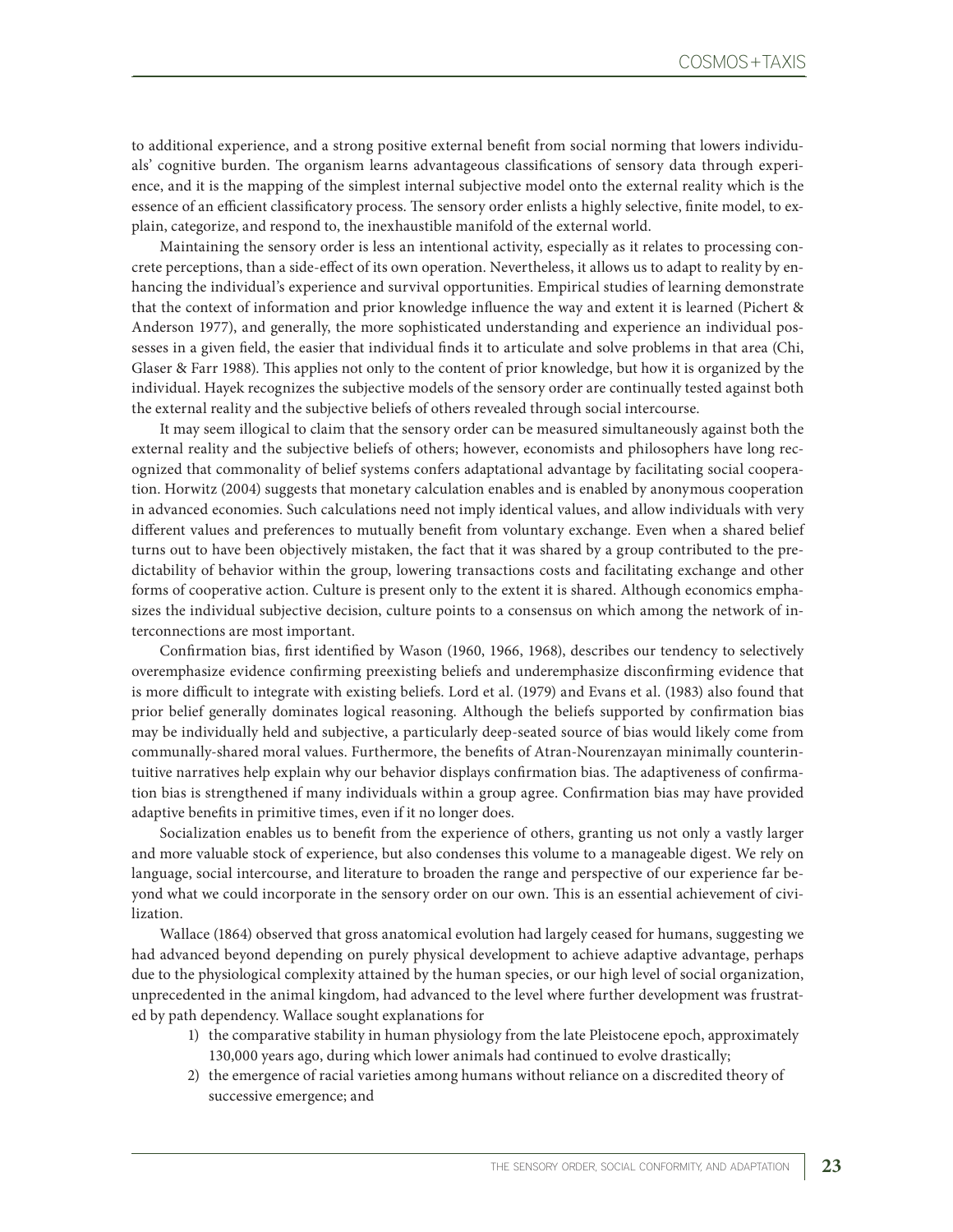3) the extent to which the human brain drastically altered the prevailing rules of evolution. Wallace argued that brain evolution outpaced gross anatomical changes because that was the most efficient way to gain evolutionary advantage. This was not the case for animals with smaller brains who continued to diversify in variety over the same period.

The animal brain confronts us with a physical object behaving at least partly according to deterministic physical rules, but also seems to display a degree of behavioral indeterminacy. This flexibility or adaptability is the kind of evolutionary advantage which might contribute to heightened entrepreneurial awareness. Some primitive hominids had larger brains than homo sapiens, suggesting that improved organizational efficiency is among the adaptive advantages we possess over our ancestors and their competitors.

Minimally inconsistent narratives contribute to group survival to the extent they improve survivability better than alternative explanations. A high degree of social conformity imposes great costs on the individual. However, for social adaptations to be successful, the benefit to individuals need only outweigh the cost. Some cultural traditions do not pass this test, or in a changing environment do not continue to pass. These traditions are abandoned, or the group which persists in the tradition and associated behavior becomes extinct, outcompeted by a group with a tradition more adaptive to prevailing conditions. One plausible reason why cultural traditions evolved, especially in light of the extraordinary time and energy devoted to elaborate and sophisticated rituals, architecture, hierarchical institutions, cultural artifacts, etc., is that in primitive social groups, the time and energy devoted to these artifacts were outweighed by the incessant savings of time and energy offered by recurrent group adoption of minimally counterintuitive narratives dictated by the cultural tradition.

Even when these explanatory narratives diverged from factual reality, they always had the immediate advantage that they were nearly certain to be accepted throughout the group and that they were likely to fulfill individuals' most urgent psychological needs. Thus, the community's energy was not occupied with debate, and consensus could emerge rapidly and at minimal cost. Sosis (2004) argues that specific elements of belief have to have a certain internal consistency to work together for the individual, who employs a kind of aesthetic cultural framework against which additional beliefs are evaluated. Aesthetically dissonant or culturally incompatible hypotheses are likely to be rejected, even if factually true. The evolutionary benefit comes from shielding the individual from the staggering burden of having to justify all beliefs about the external environment as they arise. Cultural traditions evolve spontaneously like property rights (Bailey 1992) and other cooperative arrangements (Benson 1991, 1999). A social group with less competitive institutions and cultural norms may adopt those of its faster-growing neighbors, may merge with them, or may be outcompeted to extinction. In each case, the less adaptive institutions are always evolutionary dead ends.

The value of emergent cultural traditions as evolutionary adaptations can be illustrated through a counterexample. In the *absence* of a spontaneously emergent cultural tradition allowing for the generation of minimally inconsistent narratives, members of the social group would have had to devote far more time and energy to constructing these narratives, and because narrative construction occurs cooperatively, further time and energy would then need to be devoted to discussion and persuasion aimed at attaining the assent of others in the social group—something we engage in extensively today. Inheriting any cultural tradition substitutes for this extraordinarily cumbersome process. Agents thus freed from the burden of constructing their own narratives and achieving consensus, would necessarily have more time and energy to devote to long-range planning and speculative foresight, giving them the adaptive advantage of lowered time preference and longer planning horizons.

In contrast, however, it will be argued below that the greater cognitive burden required to evaluate competing individual narratives better enabled us to survive in the long run by supporting evolution of a more sophisticated and powerful brain.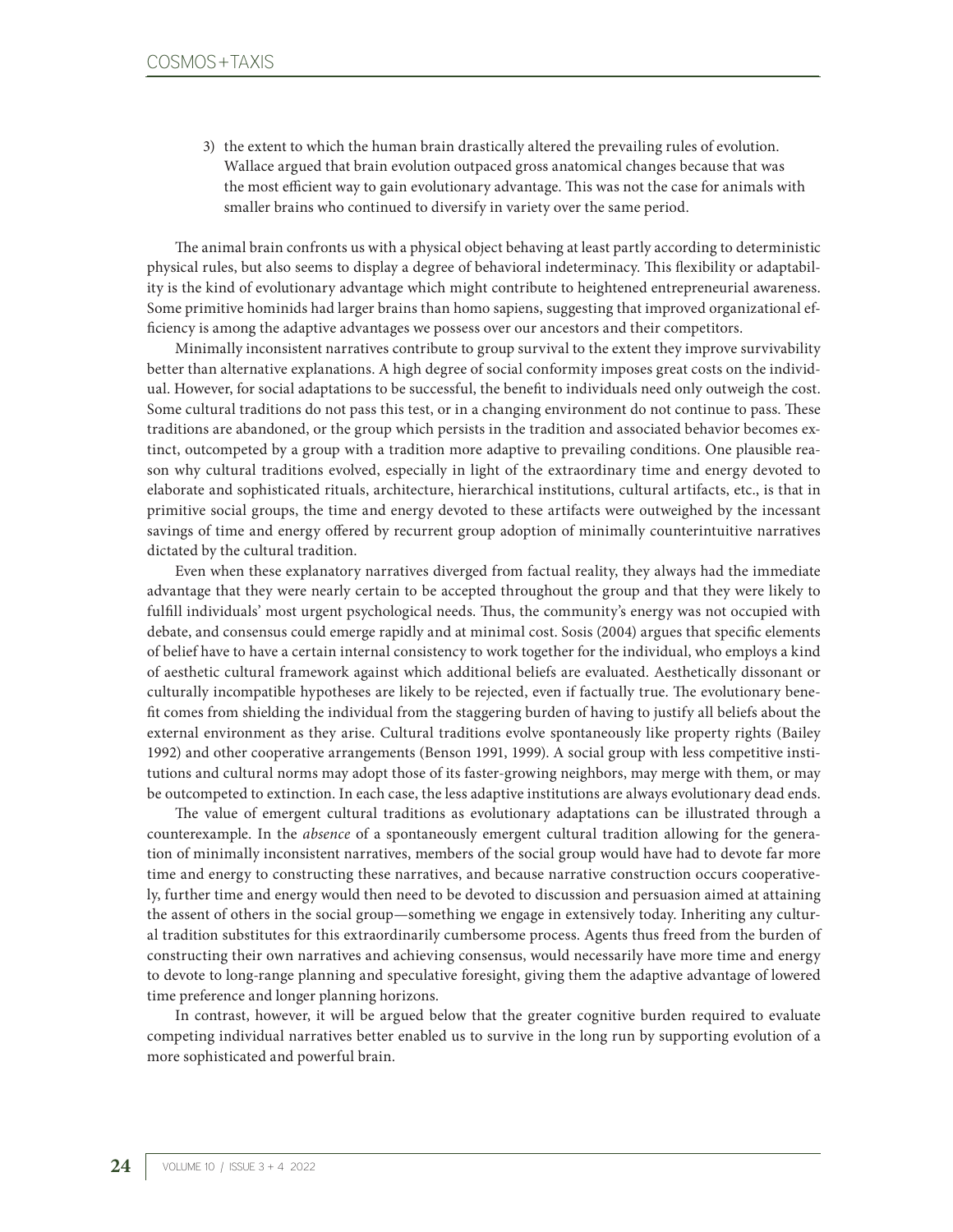# 5. INEFFICIENCY ARGUMENTS

**Table 1.** Primate Neocortex Size

*A man's reach should exceed his grasp,/Or what's a heaven for?* —Robert Browning (1812-1889), *Andrea del Sarto*

A contrasting set of admittedly more loosely-related arguments has also arisen based on the greater information-processing burden imposed merely by interaction larger social groups. A related argument is often made for the adaptive benefits from greater toleration of social divergence within groups of a given size. Though these two features of what will be called the inefficiency argument seem closely related, they will be analyzed separately, though keeping potential interactions in mind. Both larger social groups and weaker enforcement of conformity promote, require, and reward, development of a larger neocortex. The cognitive burden imposed by simultaneous navigation of social and natural environments, sometimes with conflicting requirements, better enabled us to survive in the long run by supporting evolution of a more sophisticated and powerful brain. In contrast to the first class of arguments—efficiency arguments—the second class—inefficiency arguments—suggests that benefits accrue from forcing relatively inefficient use at the limits of already-evolved information-processing capacity, leading through natural selection to the evolution of a more powerful and better-organized brain, though not necessarily a larger one.

In Hayekian terms, inefficient processing would be manifested through increasing the number and redundancy of cognitive mappings held by the brain, proliferation as opposed to consolidation of mappings in response to added experience, and strong external benefits to the individual (i.e., requiring here more processing rather than less) from comparison with various mappings articulated by others in the community, and communication with other individuals, or simply implicit in the behavior or inferred goals of others.

#### **Information-processing Requirements Expand Geometrically with Group Size**

The larger brain confers evolutionary advantages on the species, and is necessary to handle the volume, complexity, and sophistication of social interactions which increase geometrically with the size of the social group. The larger the social group a species evolved to interact with, the greater the species brain weight devoted to the neocortex or neo-mammalian brain which processes intersocial interaction and communication. Once primates began to live in social groups, natural selection began to balance the benefits of cooperative defense, hunting, and child-rearing behaviors against the cost of intragroup competition. Brain size and social group size tend to have evolved together (Dunbar 1992, 1993, 1996). The larger brain confers evolutionary advantages on the species, and is necessary to handle the volume, complexity, and sophistication of social interactions which increase geometrically with the size of the social group. The larger the social group, the greater the percentage of brain weight devoted to the neocortex or neo-mammalian brain (Sawaguchi & Kudo 1990). Macaque monkeys interact in social groups of approximately twenty and have neocortexes that account for 50% of their brain weight. More advanced, intelligent, and social than macaques, chimpanzees live in groups of approximately fifty, and have neocortexes accounting for approximately 65% of their brain weight. In humans the neocortex accounts for 80% of brain weight and includes the language centers (Table 1).

| Primate species | Social group size | Neocortex %<br>of total brain weight |
|-----------------|-------------------|--------------------------------------|
| Macaque monkeys | 20                | 50 %                                 |
| Chimpanzees     | 50                | 65 %                                 |
| <b>Humans</b>   | $100 - 200$ ?     | 80 %                                 |

*Note:* Kudo and Dunbar 2001. Only mammals possess the neocortex, aka the neo-mammalian brain.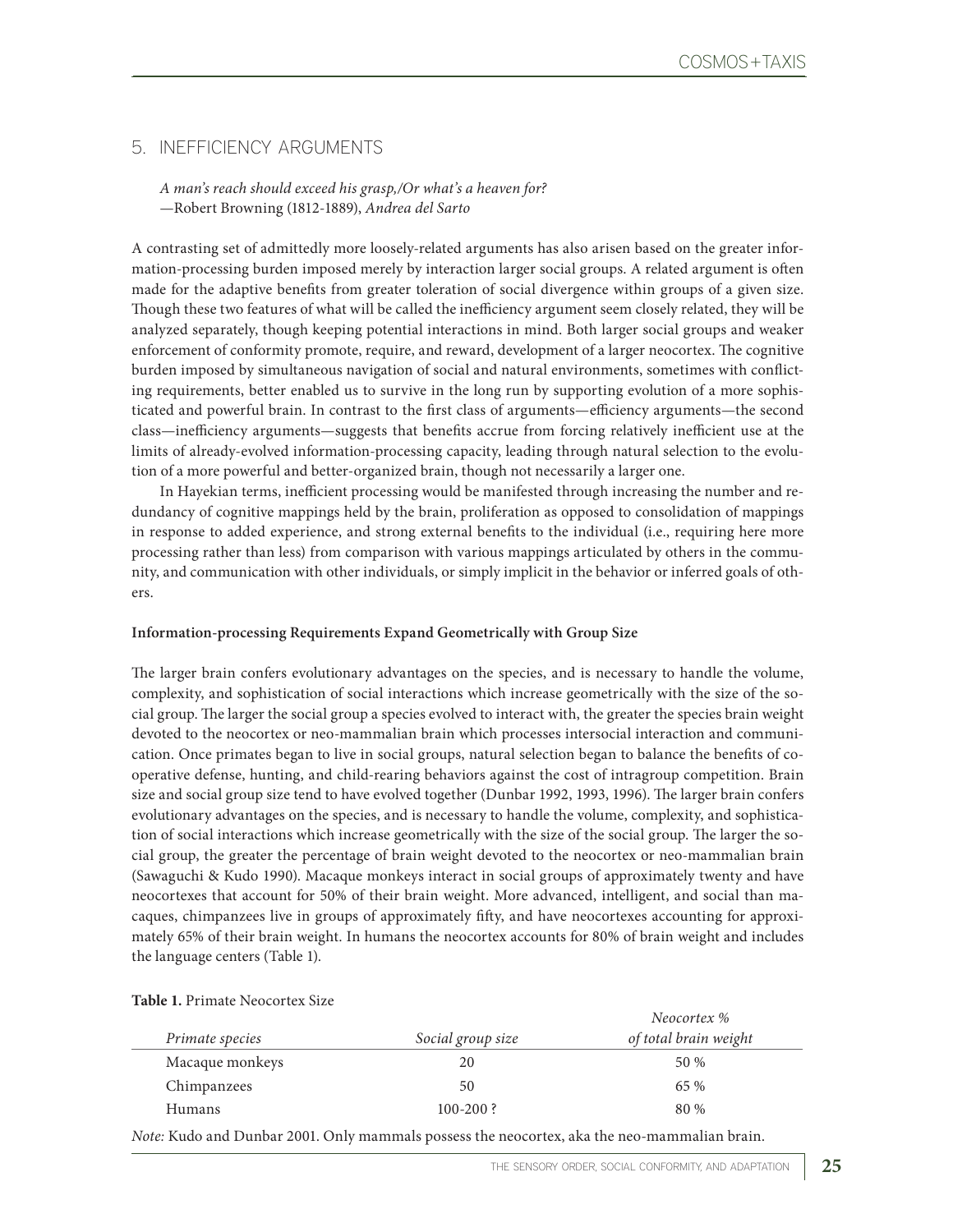Regressing information for 38 primate species, Dunbar (1992) found a predicted human social group size of 148, with a 95% confidence interval ranging from 100 to 230. Alternative estimates by Killworth, Bernard, and others, are somewhat larger, with a median of 231 and a mean of 290 (Bernard, Shelley & Killworth 1987; McCarty et al. 2000; Bernard 2006). With only three data points, and depending on the value taken for humans as Dunbar's number, social group size explains 97-99.5% of the percent of total brain weight accounted for by the neocortex (Table 2).

| Assumed size of<br>human social group<br>(Dunbar's number) | Regression<br>equation          | t-statistics        | Adjusted<br>R-square |
|------------------------------------------------------------|---------------------------------|---------------------|----------------------|
| 100                                                        | $P = -0.061$ n <sup>0.185</sup> | $(-1.05)$ $(12.49)$ | .9873                |
| 150                                                        | $P = 0.060$ n <sup>0.148</sup>  | (1.91) (19.14)      | .9946                |
| 200                                                        | $P = 0.127$ n <sup>0.129</sup>  | $(2.09)$ $(8.49)$   | .9726                |

**Table 2.** Regression results: Neocortex % of brain weight explained by ln(*n***)**

Ethical norms held across group members apparently help maximize the benefits of social cohesion while minimizing the destructive potential of group life. Individuals living in groups engage in such undesirable practices as deception, politicking, coalition formation, cheating, stealing, adultery, and various other negative activities. Although the argument is made that primate's need to engage in and overcome these negative behaviors forced us to develop larger brains, social norming, including morality and religion, seems to act as a brake against unbridled wantonness—however imperfectly.

#### **Toleration makes Larger Groups Possible**

Among several competing societies, the one imposing the most socially beneficial and cohesive behavioral rules on the individual would have an evolutionary advantage over the others. Normally the most adaptive behavioral rules would be those minimizing harm to others in the society. The need to devote significant resources to enforcing conformity must also grow geometrically with group size. This ever-expanding resource burden, together with the information processing burden imposed by interaction in large groups, acts as a brake on community expansion—a form of x-inefficiency (Liebenstein 1966). One way to mitigate this burden, or shift it from enforcing social conformity to information-processing, is to tolerate differences among individuals. This is initially done on only one margin, but eventually individual sovereignty triumphs over the collective will to conform.

The modern concept of toleration was forged in the crucible of the Thirty Years War of 1618-1648. Though this war had many political aspects, it was the last major conflict that was so dominated by religious divisions, and the last major conflict between Catholic and Protestant powers in Europe. The peace of Westphalia established that independent states could peacefully pursue different religions, a freedom which was eventually recognized for individuals. If larger groups generally have an advantage against smaller competitors, then toleration of diversity provides an advantage over conformity. Tolerant groups can combine to form larger communities, while groups which enforce conformity generally seek to destroy their competitors, or at least remain separate from them.

### **Larger Groups allow Greater Division of Labor**

In addition to making cooperative behavior easier to facilitate, social interaction allows for development of other evolutionary adaptations like language and abstract reasoning. Once primates began to live in social groups, natural selection began to balance the benefits of cooperative defense, hunting, and child-rearing behaviors against the cost of intragroup social competition. Brain size and social group size evolved in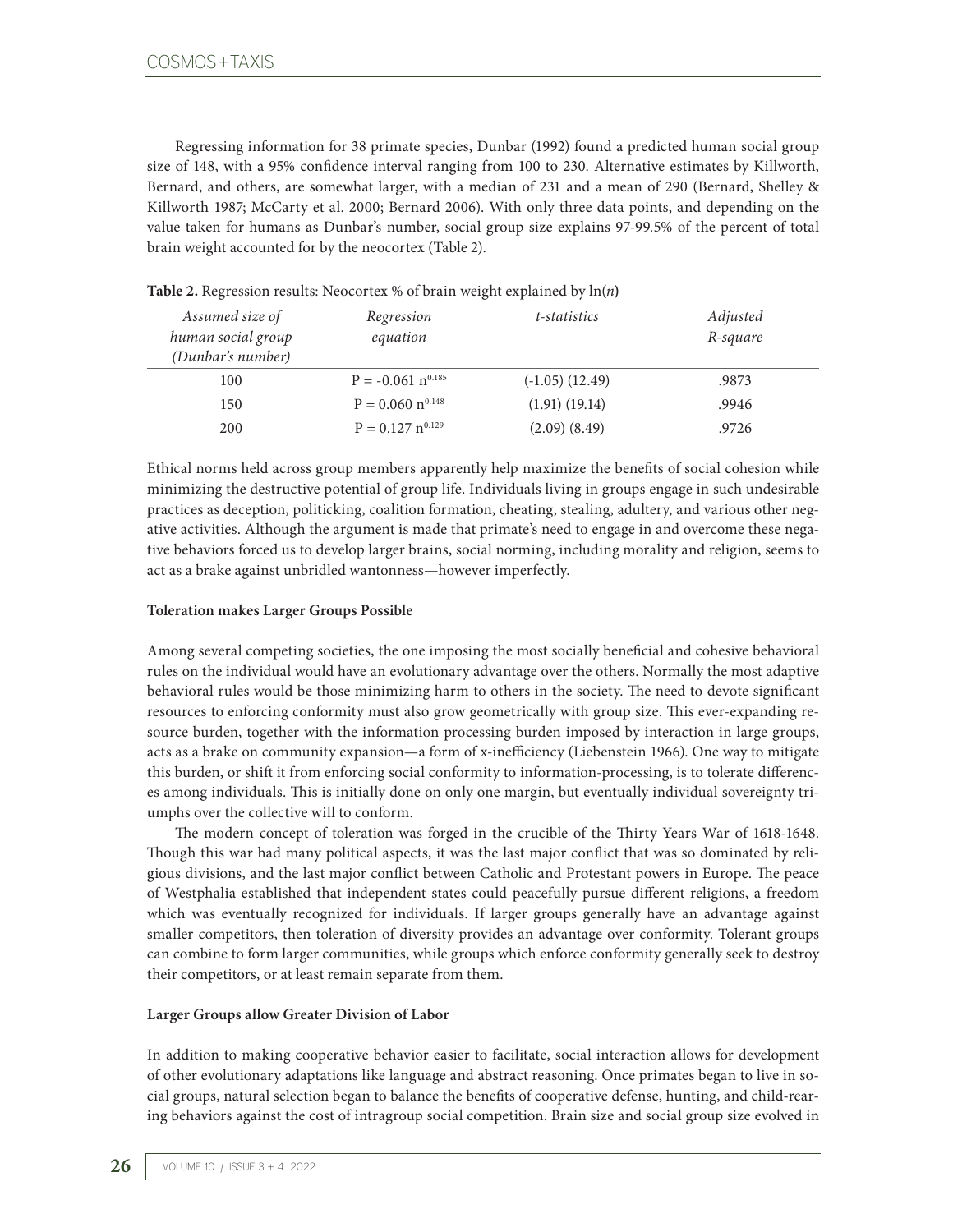parallel (Dunbar 1996). Darwin (1871, p. 152; Eiseley 1958, p. 295) hypothesized that humans evolved from weaker anthropoids who would have gained advantages from socialization and cooperative hunting. More formidable gorilla-like primates were not then thought to be capable of the relatively sophisticated socialization which has since been observed in mountain gorillas, though it should be noted they live in smaller groups than chimpanzees or humans. Physically weaker animals face greater incentives to live socially, but the social adaptation can result in weaker though better-adapted successor species. Particularly large wasps, about whose ferocity and venom we can fortunately only speculate, began to live in proximity for mutual protection against predators. They eventually became true social insects, giving rise to far smaller modern wasps. Some species lost their stingers entirely, and have largely lost the ability of flight, evolving into ants, whose morphological resemblance to wasps remains particularly striking. Ants became more successful and prolific than their ancestors through socialization, and many ant species have become as docile as their environment will allow.<sup>1</sup>

Hayek's construction of the sensory order contributes to understanding a number of developments in modern neurobiology and cognitive psychology. The sensory order is itself one of the tools individuals exploit to achieve evolutionary advantage, and with further development and sophistication, contributes to the cortical interconnectivity necessary to attain and understand further advantages. Recent findings in neurobiology show that nerve cells are structured to implicitly categorize related sensory data in proximity (Nader et al. 2000; Si et al. 2003a; Si et al. 2003b; Duvarci & Nader 2004; Harvey & Svoboda 2007). This may be the very physical mechanism through which the sensory order works. Humans clearly economize on physical energy and mental effort by attempting to preserve classificatory schemata, once these schemata are established and verified by experience, suggesting at least a temporary justification for confirmation bias.

### 6. TIME HORIZON AND EFFICIENCY ARGUMENTS

The lyf so short, the craft so long to lerne. —Chaucer, *The Parliament of Fowles* (1380-86)

Social conformity confers survival benefits on both societies and individuals because it allows a general lowering of time preference. Time preference is one of the most basic economic concepts and a fundamental category of human action. Theories of interest, term structure, and opportunity cost all depend on time preference, which is also the basis for capital budgeting in modern finance. Social conformity supported a reduction of time preference, allowing for employment of capital in time-consuming roundabout means of production.

Time preference explains why conforming behavior conferred survival value as we evolved, and why beyond a certain point, non-conforming behavior offers similar benefits. Time preference is the preference for immediate over delayed gratification. Though a universal determinant of human action, it has been observed to vary greatly in intensity across individuals. For example, time preference is especially high in children who lack experience and maturity, and in individuals with low life expectancy. Time preference is also high for criminals, and the general lowering of time preference both facilitates and is facilitated by the development of civilization and the increase in complexity of social relationships. The essence of low time preference is planning for the future, a willingness to delay gratification, and patience to wait for future benefits.

Our distant ancestors, who experienced both an appalling brief life expectancy and very high infant mortality, were fully absorbed with problems of immediate survival. Homo sapiens evolved in an environment where infant mortality approached 100% and life expectancy *for those surviving infancy* was certainly below 20 years. Our remote ancestors had little reason not to consume all their seed corn at once, and one problem which had to be overcome was rapid discrimination between members of one's own group, competing hunter-gatherers of the same species, dangerous predators of other species, and potential prey.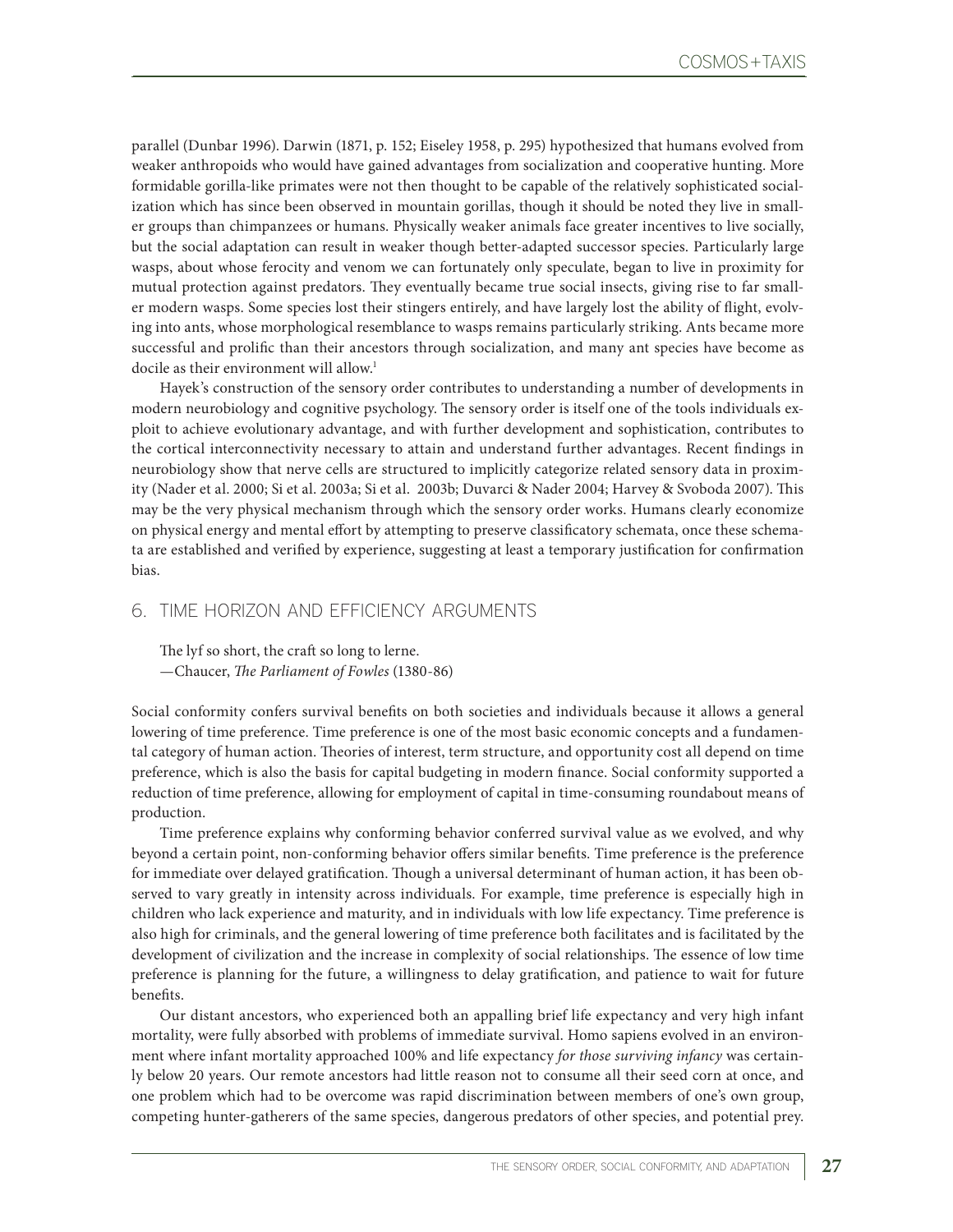Rituals, practices such as characteristic dress, behavior, or tattooing, could serve as adaptations which distinguished members of one's own group from that of groups which could be competitive rivals, enemies, or prey.

It appears unlikely that people with notably high time preference would bother to engage longer-term reasoning or *planning*. Increasing peoples' time preference leads to more impulsive and short-sighted decision-making and weakens community cohesion. High-time-preference individuals live in the moment and do not characteristically deliberate, philosophize, or plan for the future. In contrast, low-time-preference individuals can still be alert to immediate threats like predators. Fundamental cognitive categorizations like belief in agency for inanimate objects, would enable low-time-preference individuals to respond immediately. Low-time-preference individuals have comparative advantage for deliberation and debate, but any benefits this capacity may have conferred could only have been realized *after* immediate threats had been addressed. The low-time-preference savers are the group which makes the more intensive use of the available neocortex, and in whom it likely evolved. They are, incidentally, the ones with comparative advantage in entrepreneurial planning.

Once life expectancy lengthens to the point where, in and of itself, it results in lowered time preference and more responsible, more forward-looking behavior from the majority, at some point, the survival dynamic of conformity reverses. Once competing groups of other humans cease to be the greatest danger, toleration of diversity becomes increasingly adaptive, or at least less maladaptive. In the context of huntergatherer societies, high time-preference recommends and rewards the attitude of "kill the outsider," but in the more civilized context lower time-preference makes possible, the lower one's time preference, the more accepting one becomes toward "outsiders"—even to the point where they are no longer considered outsiders. The Talmud has the famous expression of Hillel the Elder, "That which is hateful to you, do not do to your fellow," (Shabbat 31a), the lesson of the Good Samaritan parable. The intense small-group cohesion which is a high time-preference liability in a civilized society, though atavistic, is one behavioral adaptation which made the attainment of civilization and low time-preference possible. It seems to be a ladder to be discarded once it has been climbed.

We have little memory of practices which may have increased time preference, perhaps because societies with such practices were evolutionarily disadvantaged. The more foresightful the behavior of individuals in a community, and the longer their time-horizon, the more resources are saved instead of being immediately consumed. Saving output allows for time-consuming, capital-using, roundabout means-of-production, which are more productive and lift a community above subsistence. Once a community saves some of its output, its wealth is virtually guaranteed to grow more rapidly than groups which save less. Lower timepreference behaviors spread because they enabled social groups to outcompete groups which failed to plan for the future. The obvious structural transition this suggests is the transformation from hunter-gatherer to agricultural societies.

Conformity of belief and behavior rewards high time-preference individuals, making more efficient information processing possible by restricting the range of possibilities confronting the individual. Individuals with high time preference or short time horizons benefit more from information processing efficiencies. However, it is the ability to engage in inefficient or more burdensome information processing, relying on low time preference or a long time horizon, which allows eventually for the development of a larger and more efficiently-organized brain. Toleration of "the other" is clearly a more advanced trait. It is this transformation from the simplistic black-and-white logic of "identify-friend-or-foe," to a multidimensional continuum of value scales, which represents the civilization and domestication of the human animal.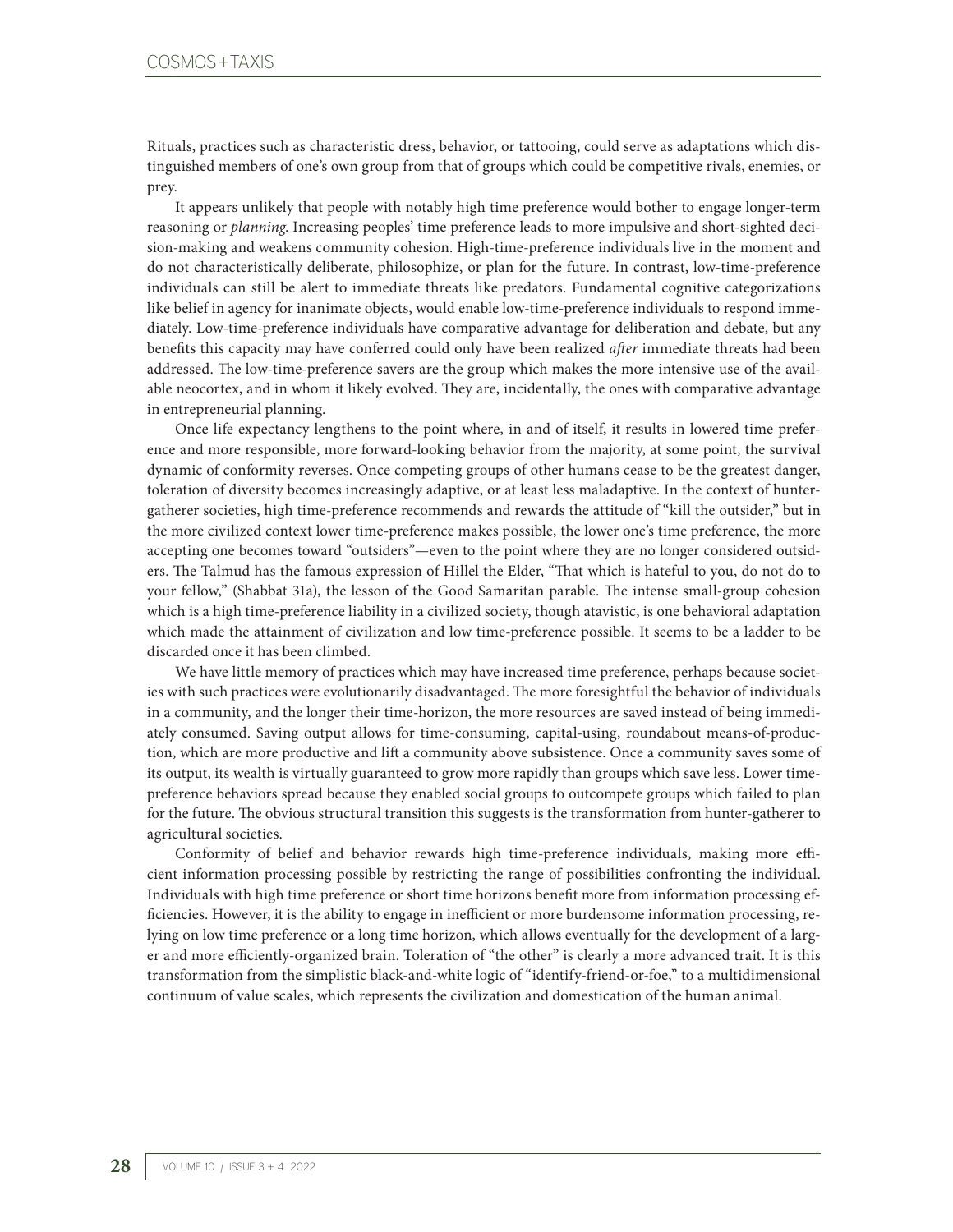## 7. CONCLUSION

Evolutionary neurobiology has developed explanations for adaptive brain development which appear at least superficially in conflict. Clearly, both efficiency and inefficiency arguments cannot both be valid in the same respect. This paper argues that social conformity is an efficiency promoting and exploiting evolutionary strategy. However, it was argued that beyond a certain population threshold, diversity and toleration become the dominant strategies. Hayek's construction of the sensory order was used to evaluate developmental strategies as either promoting or exploiting, efficiency or inefficiency, as well as being more or less successful.

The conformity defined by a cultural tradition confers survival benefits on societies and individuals which adopt it to the extent it allows a general lowering of time preference. Although social customs can be arbitrary in the sense that they are not necessarily subject to any objective, naturalistic justification, they enhance the survival and reproductive opportunities of the societies they shepherd through adverse selection. Only the most adaptive practices survive and contribute to the evolution of a cultural tradition. The emergence of religion and morality supported a reduction of time preference, allowing for employment of capital in time-consuming roundabout means of production.

Cultural traditions which did not confer survival benefits, if adopted, clearly would have disadvantaged communities which may have died out as a result. Researchers arguing for the adaptive benefits of cultural norms cite such characteristics as group cohesion, the facilitation of ready explanations, and impacts on cognitive burden. Some feel the efficiency of minimally inconsistent narratives benefits a cultural group by lowering the cognitive burden through simple, intuitive, though usually objectively false or unverifiable, explanations. Others feel the multiple burden of competitive alternative explanations is beneficial because it contributes to the evolution of a more powerful brain.

Wallace observed that brain evolution is the most rapid form of biological evolution. As social animals, humans have adopted an even more rapid strategy of achieving adaptive advantage through spontaneously evolved institutions and other self-organizing systems which arise as a natural outgrowth of our social interaction and unplanned social organization. Efficiency strategies, including the social conformity which facilitates the generation of minimally counterintuitive narratives and strong group cohesion, are more powerful and effective over shorter time horizons and for individuals with higher time preference. Inefficiency strategies, when they are not dominated in the short run by more urgent efficiency strategies, force and reward the development of a larger, more powerful brain, and thus contribute more to neurological complexity. Larger group size calls for greater processing capacity, as well as greater toleration of behavioral diversity. Another problem with conformity for larger groups is that enforcement costs expand exponentially.

#### NOTES

1 Insect brain size lends mixed support to the hypothesis that socialization helps animals evolve a larger brain (Lihoreau, Latty, & Chittka 2012, Godfrey & Gronenberg 2019). Solitary wasps generally have smaller brains than social wasps. In particular, the tiny parasitic wasp *Megaphragma mymaripenne* has the smallest measured insect brain with 7,400 neurons (Polilov 2012). The house fly *Musca domestica* has 340,000 neurons (Strausfeld 1976) and the honeybee *Apis mellifera* has the largest insect brain, with workers having 850,000 neurons and drones having 1,200,000 (Witthöft 1967). Honeybees are among the most docile and domesticated insects. Various bumblebee species (Bombus) form colonies between 20 and 1700, far smaller than honeybee hives which typically average 50,000 (Cueva del Castillio, Sanabria-Urbán, & Serrano-Meneses 2015). Though bumblebees seem to have fewer brain neurons than honeybees, their brains account for a larger percent of the insect's total weight. Ants generally have smaller brains (c. 250,000 neurons) than many of the social wasps they presumably either evolved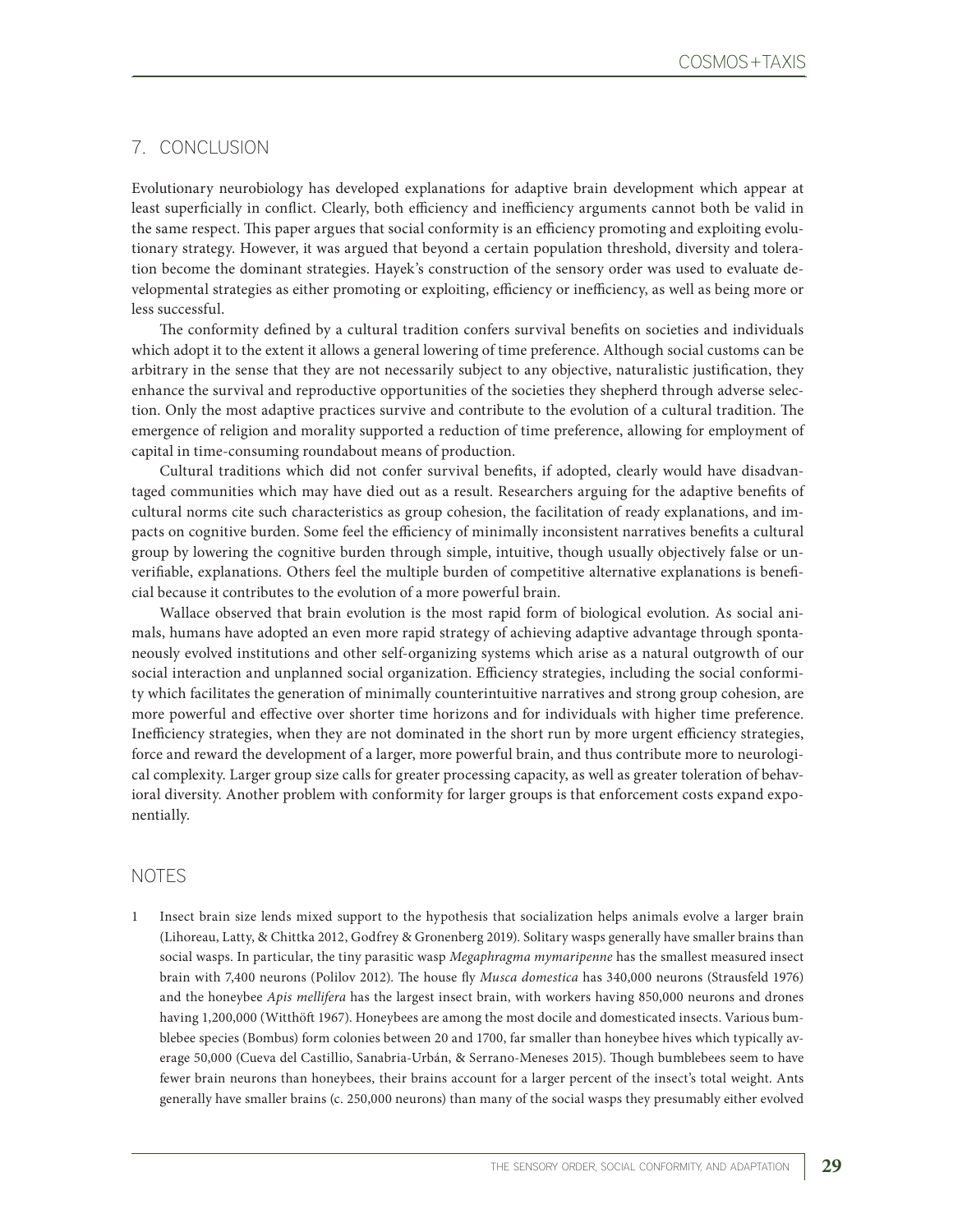from or in parallel with. Entomologists suggest this anomaly arises from the fact that social wasps retain the power of flight which ants have largely lost, requiring a larger brain for 3-dimensional navigation. The solitary parasitic wasp *Dasymutilla occidentalis* variously known as the cow killer or velvet ant would be especially interesting to analyze in this regard, since males fly but females do not.

#### **REFERENCES**

Abelson, R. P. 1981. Psychological Status of the Script Concept. *American Psychologist* 36: 715-729. Adrian, E. D. 1947. *The Physical Background of Perception.* Oxford: Oxford University Press.

Atran, Scott. 1990. *Cognitive Foundations of Natural History: Towards an Anthropology of Science*. Cambridge and New York: Cambridge University Press; Paris: Editions de la Maison des sciences de l'homme.

 . 2002. *In Gods We Trust: the Evolutionary Landscape of Religion*. Oxford and New York: Oxford University Press. Atran, Scott and Norenzayan, Ara. 2004a. Religion's Evolutionary Landscape: Counterintuition, Commitment, Compassion,

Communion. *Behavioral and Brain Sciences* 27: 713-770.

 . 2004b. Why Minds Create Gods: Devotion, Deception, Death, and Arational Decision Making. *Behavioral and Brain Sciences* 27: 713-770.

Bailey, M. J. 1992. Approximate Optimality of Aboriginal Property Rights. *Journal of Law and Economics* 35: 183-198. Barrett, Justin. 2004. *Why would Anyone Believe in God?* Lanham: AltaMira.

Bartlett, F. C. 1932. *Remembering: a Study in Experimental and Social Psychology*. Cambridge: Cambridge University Press. Benson, Bruce L. 1991. An Evolutionary Contractarian View of Primitive Law: the Institutions and Incentives Arising Under Customary American Indian Law. *Review of Austrian Economics* 5: 65-89.

 . 1999. An Economic Theory of the Evolution of Government and the Emergence of the State. *Review of Austrian Economics* 12(2): 131-160.

Bernard, H. Russell. 2006. Honoring Peter Killworth's Contribution to Social Network Theory. University of Southampton, http://nersp.osg.ufl.edu/~ufruss/.

Bernard, H. Russell, Shelley, Gene Ann & Killworth, Peter. 1987. How Much of a Network does the GSS and RSW Dredge Up? *Social Networks* 9: 49-63.

Bloom, Paul. 2004. *Descartes' Baby: How the Science of Child Development Explains What Makes Us Human*. New York: Basic Books.

Boyer, Pascal. 1994. *The Naturalness of Religious Ideas: a Cognitive Theory of Religion*. Berkeley: University of California Press.

. 2001. *Religion Explained: the Evolutionary Origins of Religious Thought*. New York: Basic Books.

Braly, K. W. 1933. The Influence of Past Experience on Visual Perception. *Journal of Experimental Psychology* 16: 613-643. Broadbent, D. E. 1958. *Perception and Communication*. London: Pergamon.

Bruning, Roger H. 1994. The College Classroom from the Perspective of Cognitive Psychology. In: Prichard, Keith W. & Sawyer, R. McLaren (eds.) *Handbook of College Teaching* (pp. 3-22). Westport & London: Greenwood Press.

Butos, William N. 2003. Knowledge Questions: Hayek, Keynes and Beyond. *Review of Austrian Economics* 16: 291-307. Chi, M. T. H., Glaser, R. & Farr, M. 1988. *The Nature of Expertise*. Hillsdale: Erlbaum.

Cueva del Castillo, R.; Sanabria-Urbán, S.; & Serrano-Meneses, M. A. 2015. Trade-offs in the Evolution of Bumblebee Colony and Body Size: a Comparative Analysis. *Ecology and Evolution* 5(18): 3914-3926. doi:10.1002/ece3.1659.

Damasio, A. 1995. *Descartes' Error*. London: Quill.

. 1999. *The Feeling of What Happens*. New York: Harvest.

. 2003. *Looking for Spinoza*. London: Vintage.

D'Amico, Daniel J. & Boettke, Peter J. 2010. Making Sense out of *The Sensory Order*. *Advances in Austrian Economics* 13: 357- 381.

Darwin, Charles R. [1859] 2009. *On the Origin of Species by Means of Natural Selection, or the Preservation of Favoured Races in the Struggle for Life*. London: John Murray. *The Annotated* Origin*: a Facsimile First Edition of On the Origin of the Species*. Costa, James T. (ed.) Cambridge & London: Belknap Press of Harvard University Press.

. 1871. *The Descent of Man, and Selection in Relation to Sex*. 2 vols. London: John Murray.

Dawkins, Richard. 2006. *The God Delusion*. Boston: Houghton Mifflin.

Dennett, Daniel C. 2006. *Breaking the Spell: Religion as a Natural Phenomenon*. New York: Viking.

Dijksterhuis, A., Bos, M. Nordgren, L. F. & van Baaren, R. B. 2006. On Making the Right Choice: the Deliberation-without-Attention Effect. *Science* 311: 1005-1007.

Dunbar, Robin Ian MacDonald. 1992. Neocortex Size as a Constraint on Group Size in Primates. *Journal of Human Evolution* 22(6): 469-493.

 . 1993. Coevolution of Neocortical Size, Group Size and Language in Humans. *Behavioral and Brain Sciences* 16(4): 681-735.

. 1996. *Grooming, Gossip, and the Evolution of Language*. Cambridge: Harvard University Press.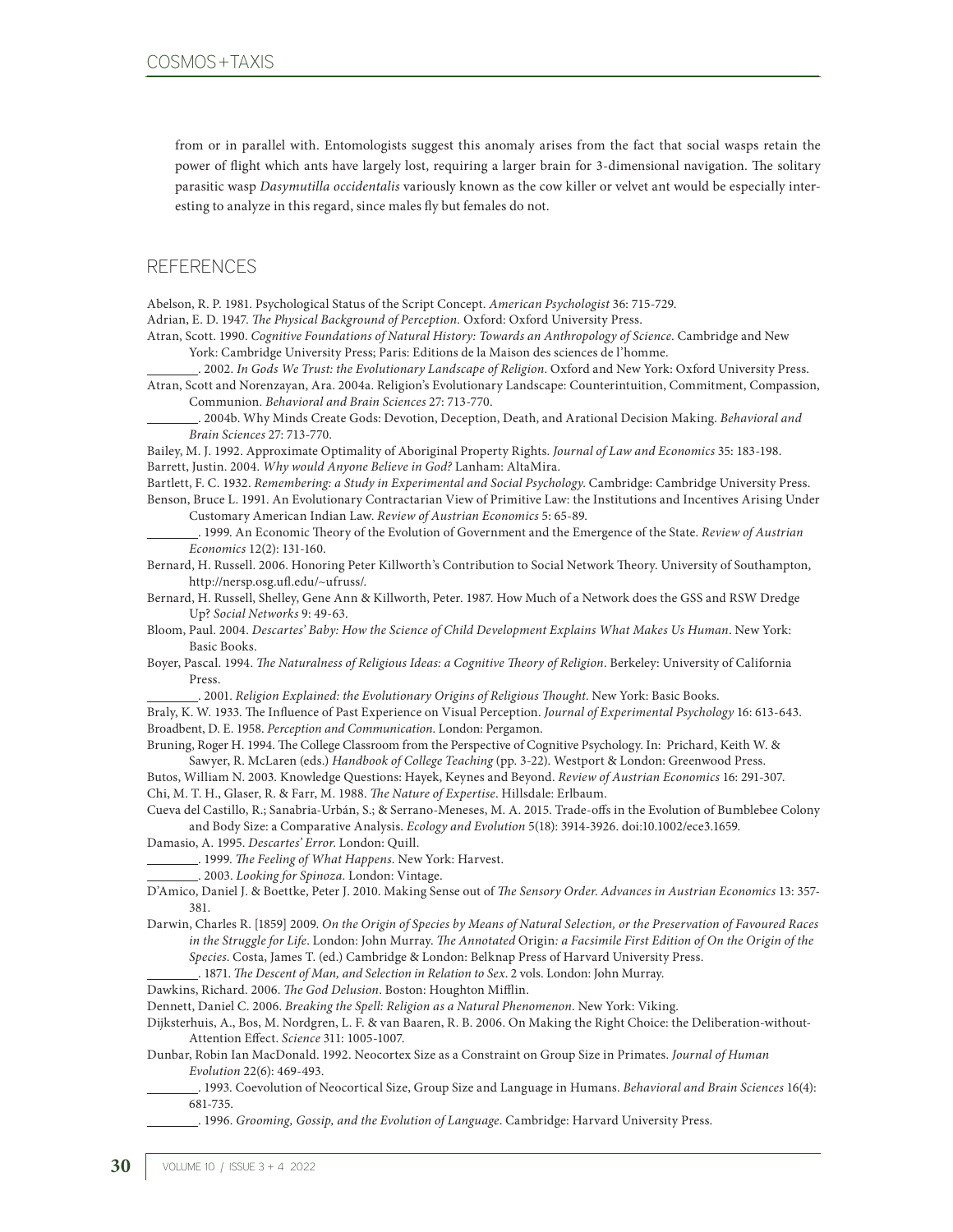Duncker, K. 1939. The Influence of Past Experience on Perceptual Properties. *American Journal of Psychology* 30: 10-22.

Duvarci, S. & Nader, K. 2004. Characteristics of Fear Memory Reconsolidation. *Journal of Neuroscience* 42: 9269-9275.

- Edney, J. J. 1981. Paradoxes on the Commons: Scarcity and the Problem of Equality. *Journal of Community Psychology* 9:  $3 - 34.$
- Eiseley, Loren C. 1958. *Darwin's Century: Evolution and the Men who Discovered It*. New York: Doubleday.
- Evans, Jonathan St. B. T., Barston, J. L. & Pollard, P. 1983. On the Conflict between Logic and Belief in Syllogistic Reasoning. *Memory and Cognition* 11: 295-306.
- Ehrenfels, C. von. 1890. Über 'Gestaltqualitäten.' *Vierteljarsschrift für wissenschaftliche Philosophie* 14: 242-292. In: Smith, B. (ed. and tr.) *Foundations of Gestalt Theory* 1988, pp. 82-117. Munich & Vienna: Philosophia Verlag.
- Eysenck, M. W. & Keane, M. K. 1990 [2008]. *Cognitive Psychology: a Student's Handbook*. London: Taylor & Francis.
- Ferster, C. B. & Skinner, B. F. 1957. *Schedules of Reinforcement*. New York: Appleton Century Croft.
- Gifford, A., Jr. 2007. The Knowledge Problem, Determinism, and *The Sensory Order*. *Review of Austrian Economics* 20: 269- 291.
- Godfrey, R.; & Gronenberg, Wulfila. 2019. Brain Evolution in Social Insects: Advocating for the Comparative Approach. *Journal of Comparative Physiology* A 205(10): doi: 10.1007/s00359-019-01315-7.
- Gould, Stephen Jay & Lewontin, Richard. 1979. The Spandrels of San Marco and the Panglossion Paradigm: a Critique of the Adaptationist Programme. *Proceedings of the Royal Society of London Series B* 205: 581-598.
- Harris, Sam. 2004. *The End of Faith: Religion, Terror, and the Future of Reason*. New York: W. W. Norton.

Harvey, C. D. & Svoboda, K. 2007. Locally Dynamic Synaptic Learning Rules in Pyramidal Neuron Dendrites. *Nature* 450(7173): 1195-2000.

- Hayek, Friedrich A. 1952. *The Sensory Order: an Inquiry into the Foundations of Theoretical Psychology*. Chicago: University of Chicago Press.
- . 1960. *The Constitution of Liberty*. Chicago: University of Chicago Press.
- . 1973. *Law, Legislation and Liberty, Vol. I, Rules and Order*. Chicago: University of Chicago Press.
- . 1976 *Law, Legislation and Liberty, Vol. II, The Mirage of Social Justice*. Chicago: University of Chicago Press.
- . 1979. *Law, Legislation and Liberty, Vol. III, The Political Order of a Free People*. Chicago: University of Chicago Press.
- Horwitz, Steven. 2004. Monetary Calculation and the Unintended Extended Order: the Misesian Microfoundations of the Hayekian Great Society. *Review of Austrian Economics* 17: 307-321.
- Iannaccone, Laurence R. & Makowsky, Michael D. 2007. Accidental Atheists? Agent-based Explanations for the Persistence of Religious Regionalism. *Journal for the Scientific Study of Religion* 46(1): 1-16.
- James, William. 1890. *Principles of Psychology*. New York: Henry Holt.
- Kudo, H., Dunbar, R. I. H. 2001. Neocortex Size and Social Group Size in Humans. *Animal Behaviour* 62: 711-722.
- Leeper, R. W. 1935. A Study of a Neglected Portion of the Field of Learning—the Development of Sensory Organization. *Pedagogical Seminary and the Journal of General Psychology* 46: 41-75.
- Leibenstein, Harvey. 1966. Allocative Efficiency vs. X-Efficiency. *American Economic Review* 56(3): 392-415.
- Lihoreau, M., Latty, T., & Chittka, L. 2012. An Exploration of the Social Brain Hypothesis in Insects. *Frontiers in Physiology*  3: 442. https://doi.org/10.3389/fphys.2012.00442.
- Lord, C. G., Ross, L. & Lepper, M. R. 1979. Biased Assimilation and Attitude Polarization: the Effects of Prior Theories on Subsequently Considered Evidence. *Journal of Personality and Social Psychology* 37: 2098-2109.
- Mayer, R. M. 1992. Cognition and Instruction: Their Historic Meeting within Educational Psychology. *Journal of Educational Psychology* 84: 405-412.
- McCarty, C., Killworth, P. D., Bernard, H. R., Johnsen, E.& Shelley, G. 2000. Comparing Two Methods for Computing Network Size. *Human Organization* 60: 28-39.
- McQuade, Thomas J. & Butos, William N. 2005. *The Sensory Order* and Other Adaptive Classifying Systems. *Journal of Bioeconomics* 7: 335-358.
- Minsky, M. 1975. A Framework for Representing Knowledge. In: Winston, P. H. (ed.) *The Psychology of Computer Vision*. New York: McGraw-Hill.
- Mises, Ludwig H. E., von. 1957. *Theory and History: an Interpretation of Social and Economic Evolution*. New Haven: Yale University Press.
- Nader, K., Schafe, G. E. & Le Doux, J. E. 2000. Fear Memories Require Protein Synthesis in the Amygdala for Reconsolidation after Retrieval. *Nature* 406: 686-687.
- Neisser, U. 1967. *Cognitive Psychology*. New York: Appleton Century Crofts.
- Newell, A. & Simon, H. A. 1972. *Human Problem Solving*. Englewood Cliffs: Prentice-Hall.
- Norenzayan, Ara & Atran, Scott. 2004. Cognitive and Emotional Processes in the Cultural Transmission of Natural and Nonnatural Beliefs. In: Schaller, M. & Crandall, C. (eds.) *The Psychological Foundations of Culture* (pp. 149-169). Hillsdale: Lawrence Erlbaum Associates.
- Norenzayan, Ara & Atran, Scott, Faulkner, J. & Schaller, M. 2006. Memory and Mystery: the Cultural Selection of Minimally Counterintuitive Narratives. *Cognitive Science* 30: 531-553.